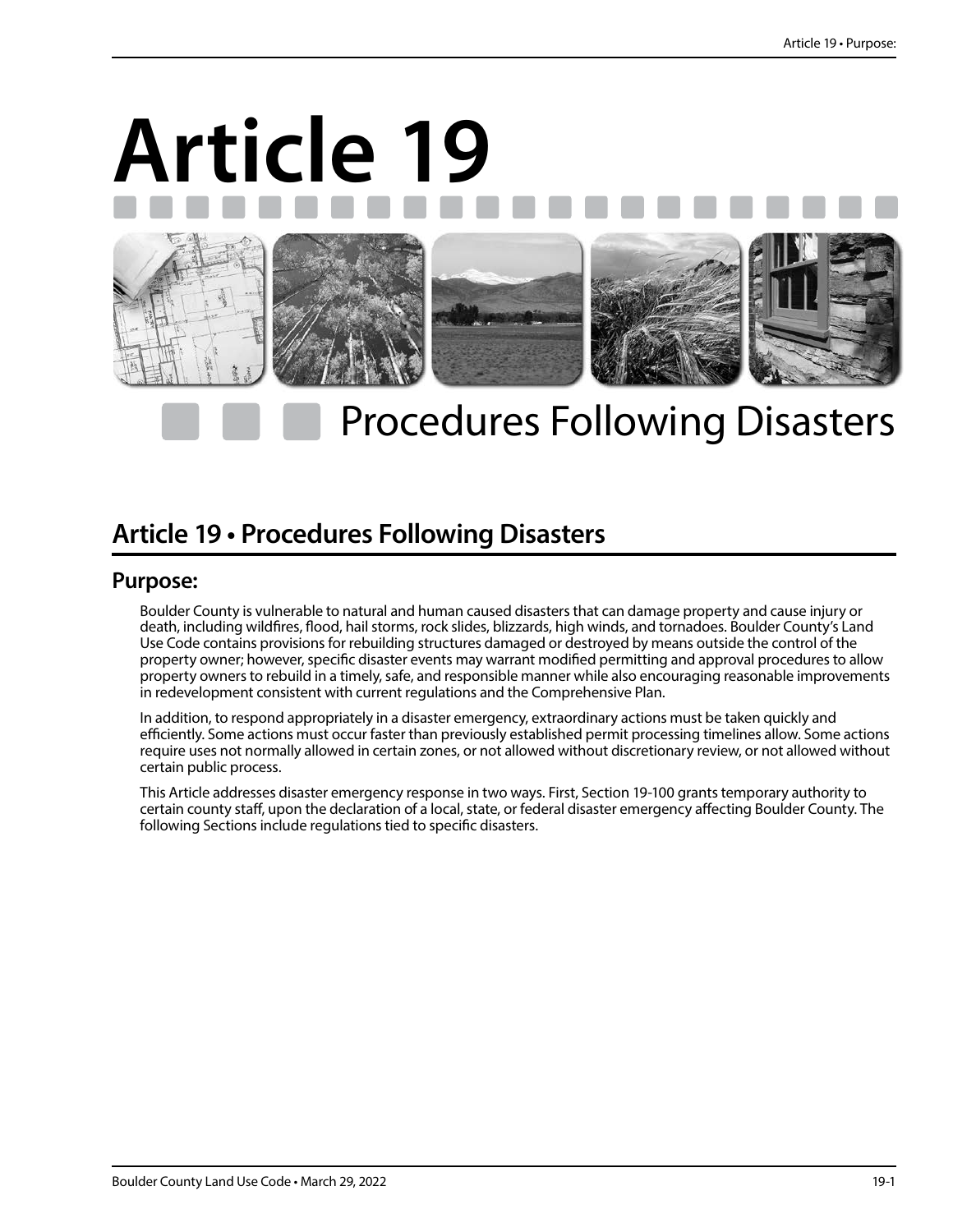#### **19-100 Emergency Procedures and Permitting**

- **A.** Duration Upon the formal declaration of a local, state, or federal disaster emergency affecting Boulder County, the authority granted certain county staff by this section 19-100 is activated for six months, unless and until such authority is terminated, extended, or otherwise amended by the Board of County Commissioners.
- **B.** Damage Assessment
	- **1.** If necessary, the County will conduct Damage Assessment pursuant to the Damage Assessment Annex to the Boulder County All Hazards Plan, as reflected by placards placed on structures classifying the nature of the damage to that structure.
	- **2.** Once a placard has been attached to a building, it shall not be removed, altered, or covered by anyone other than an authorized representative of the County or, in the alternative, without written consent by the County. Failure to comply with this prohibition may be considered a violation under the Boulder County Building Code or Articles 14 or 17 of the Land Use Code.
- **C.** Development Suspension
	- **1.** The Land Use Director, County Engineer, or Chief Building Official shall have the authority to establish a moratorium on the issuance of permits they administer including but not limited to building permits, access permits, and acceptance of land use permit applications or other permit applications related to the use, development, and occupancy of private property authorized under the Land Use Code, adopted building codes, and related ordinances, provided that such action is reasonably justifiable to protect life and property and to conduct recovery activities in a prioritized and orderly fashion.
	- **2.** Any temporary cessation of land use permit applications will include applications currently under review governed by codified timeframes for that review (such as Site Plan Review). The review timeframe will be suspended from the date of the declared disaster and resume as soon as possible, but no later than the lifting of the Development Suspension.
	- **3.** Any Development Suspension is subject to the following:
		- **a.** Notice of the moratorium shall be posted in the usual place for posting Boulder County public notices and shall clearly identify the boundaries of the area in which the moratorium is in effect as well as the exact nature of the development permits temporarily held in abeyance.
		- **b.** Any moratorium imposed shall be subject to review by the Board of County Commissioners at the earliest possible time, but no later than 90 days after it begins, at which time the Board shall take action to terminate, extend, or otherwise modify such moratorium.
- **D.** Special Authorization for Temporary Emergency Use
	- **1.** Notwithstanding the uses normally allowed within a particular zoning district, the Director, County Engineer, or Chief Building Official may authorize in any zoning district the temporary emergency use of property to aid in the immediate restoration of an area adversely impacted by a disaster, including without limitation:
		- **a.** Critical response facilities. Any police, fire, medical, or communications facility that will aid in the emergency recovery.
		- **b.** Critical infrastructure facilities. Any road, bridge, or other transportation facility, any water or sewer facility, or any natural gas or electric power or other public utility facility that will aid in emergency recovery.
		- **c.** Temporary housing. Any temporary lodging set up for emergency personnel or shelters for disaster victims.
		- **d.** Debris collection and sort yards.
	- **2.** Any such special authorization must be made in writing and include findings that the proposed temporary use will not be detrimental to the immediate neighborhood, will not adversely affect the Comprehensive Plan, and will aid in the successful recovery of areas adversely impacted by the disaster. In making the determination, the Land Use Director, County Engineer, or Chief Building Official may require such information as they find necessary to determine the impacts of the proposed use, including without limitation the information listed in Land Use Code Section 3-100.D.1. Where necessary, conditions may be imposed on special authorizations to mitigate impacts.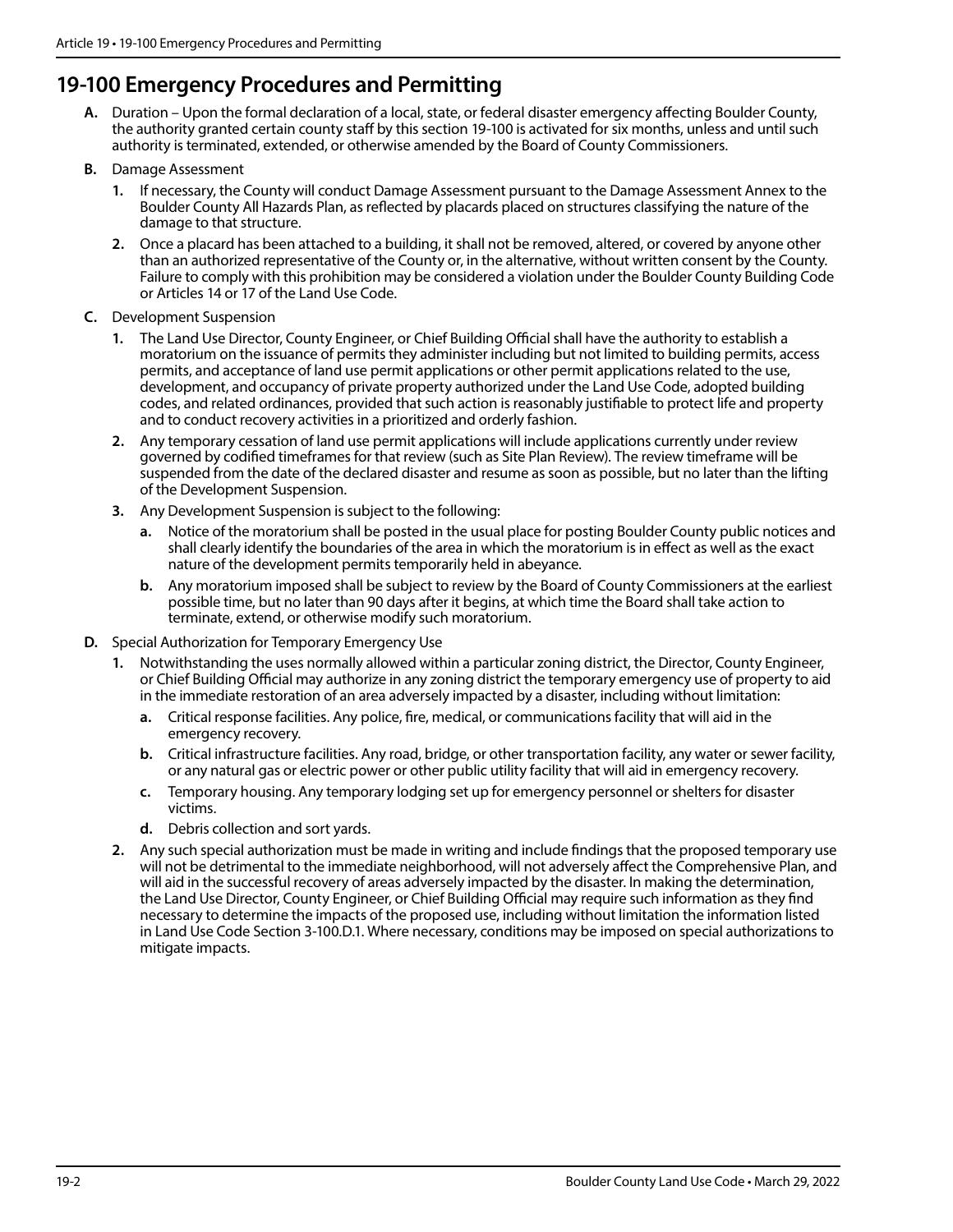- **E.** Temporary Emergency Repair Permits
	- **1.** Immediately following a disaster, temporary emergency repairs to secure structures and protect property damaged in the disaster against further damage or to protect neighboring property may be made without permits. Work which constitutes "temporary emergency repairs" includes, without limitation, temporary roof repairs to prevent further water damage, temporary stabilization to shore up structures, temporary stabilization involving earthwork to avoid imminent collapse of structures or property, and temporary restoration of public recreational facilities such as trails and trailhead parking areas.
	- **2.** The Land Use Director must be notified of all such temporary emergency repairs within 10 working days of the commencement of the repair work.
	- **3.** Permits may be required for permanent work. In particular, nothing in this section shall be construed to exempt property owners from complying with county floodplain regulations and any state or federal regulatory requirements such as U.S. Army Corps of Engineers permits.
- **F.** Deconstruction/Demolition of Damaged Structures
	- **1.** Deconstruction permits are required for disaster recovery work, including deconstruction/demolition of damaged structures and certain debris removal work. The Chief Building Official may waive portions of the permitting requirements for such work, where appropriate in light of the nature of the disaster and the particular circumstances.
	- **2.** Where the need to address an immediate health and safety concern makes it unfeasible to obtain a deconstruction permit or a permit related to debris removal, property owners must contact the Chief Building Official to get verbal consent before commencing work. In addition, property owners must apply for the appropriate deconstruction and other permits within 72 hours of the commencement of the deconstruction or demolition.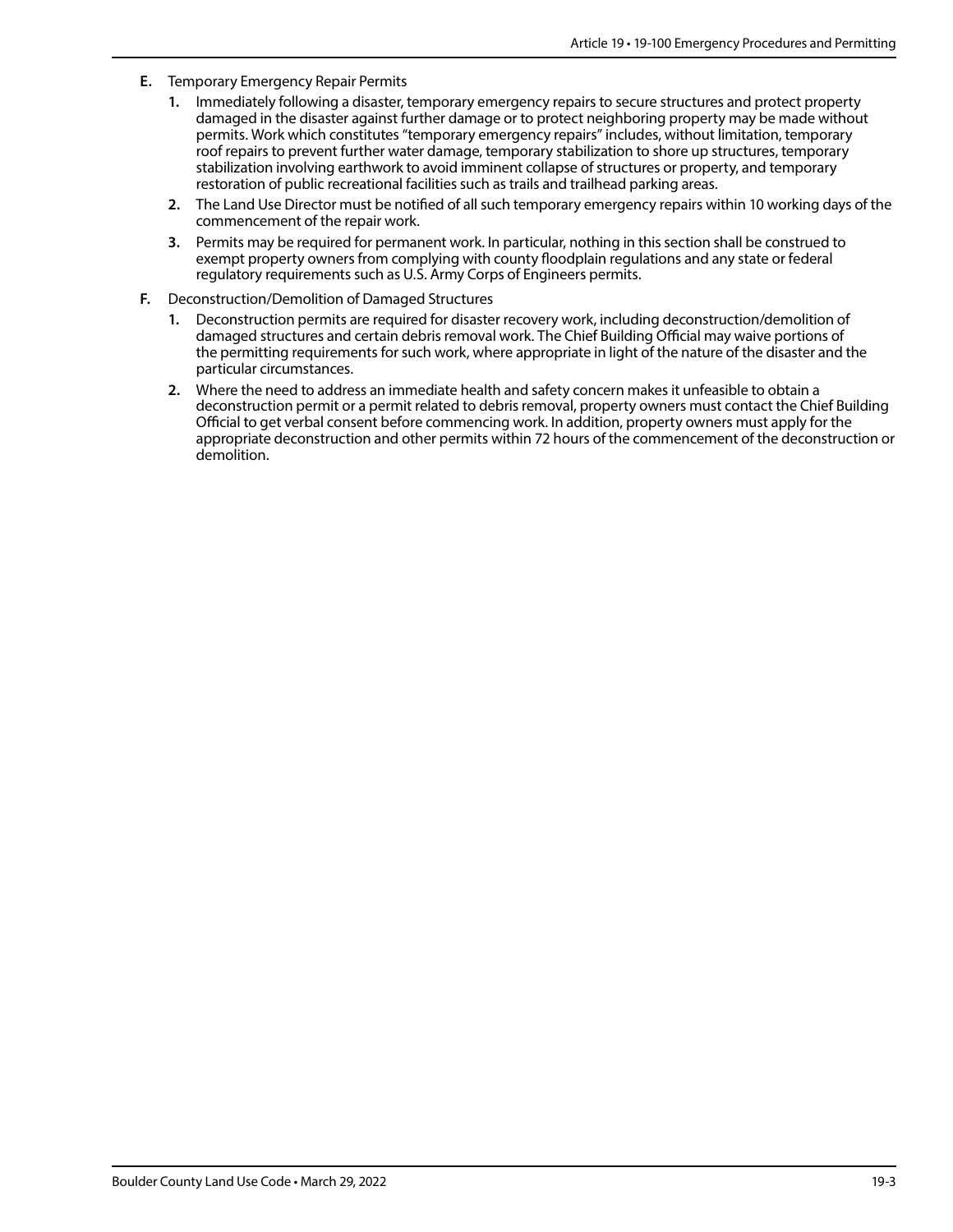#### **19-200 Fourmile Canyon Fire (September, 2010)**

Description of disaster and County's response: This fire ("the Fire") began in Fourmile Canyon on September 6, 2010, and was not fully contained until a week later. The Fire caused the evacuation of approximately 3,500 area residents and burned approximately 6,181 acres of territory in the Fourmile Canyon, Gold Hill, and Sunshine Canyon areas. It damaged or destroyed numerous structures and utilities and devastated the landscape. In terms of numbers of homes destroyed (at least 169) and value of property affected (at least \$217 million), the Fire was the worst in Colorado history.

Adoption of Article 19-200 is part of a community-wide effort to offer emergency services to Fire victims and assist them in their rebuilding efforts. Article 19-200's provisions depart from otherwise applicable Land Use Code, Building Code, and Transportation Standards review processes while serving the essential purposes of the County's land development regulations and the goals and policies of the Comprehensive Plan. Article 19-200 allows sufficient time for property owners to apply for building permits to rebuild Fire-damaged or destroyed structures. It establishes a building permit review process giving owners the option to restore structures as they existed before the Fire, or to rebuild somewhat modified structures with the goals of improving the land use impacts of preexisting development, providing more functional living space, and promoting enhanced fire-resistance and energy-efficiency. Article 19-200 also aims to accommodate reconstruction by providing a building permit process for temporary on-site emergency housing and accessory structures associated with property cleanup and restoration.

- **A.** Structure Deconstruction/Demolition Permitting
	- **1.** A deconstruction/demolition permit for the removal of damaged or destroyed structures must be obtained from the Building Division when at least one non-foundation wall of over six feet in height is left standing. The requirements of Building Code Section N1105.2.1 ("Deconstruction") of 2009 IRC Chapter 11 (commonly known as "Boulder County BuildSmart") shall not apply to such permits. However, owners are encouraged to recycle building materials and contents where safe and practicable.
	- **2.** The Building Division's deconstruction/demolition permit does not substitute for other applicable permitting requirements, including but not limited to those related to asbestos removal administered by the Colorado Department of Public Health and Environment.
- **B.** Temporary Structures on Fire-Affected Properties
	- **1.** Temporary Emergency Housing
		- **a.** A Temporary Emergency Housing Unit may be located on affected property provided the Building Official first issues a Temporary Emergency Housing Unit permit for the structure.
		- **b.** The Building Official may issue a Temporary Emergency Housing Unit permit only in conjunction with:
			- **(i)** a building permit for work on the damaged or destroyed permanent dwelling,
			- **(ii)** an acceptable plan and timetable for rebuilding that demonstrates the owner's intent and ability to apply for a building permit for the permanent dwelling by September 30, 2012.
		- **c.** Temporary Emergency Housing Units shall be occupied only by the property owner and the owner's family.
		- **d.** Only one Temporary Emergency Housing Unit shall be permitted per parcel unless the owner can demonstrate that additional space is necessary.
		- **e.** Temporary Emergency Housing Units must be safe structures for temporary occupancy. They must be installed according to manufacturer's specifications, and applicable County safety requirements such as being properly secured/tied down and properly connected to electricity and/or fuel source.
		- **f.** Temporary Emergency Housing Units shall be connected to an approved on-site wastewater system unless Boulder County Public Health approves a different sanitation arrangement.
		- **g.** Temporary Emergency Housing Units shall comply with zoning setback requirements unless the Director determines that existing site conditions make such location impractical or unnecessary.
		- **h.** Temporary Emergency Housing Units shall not be situated in County rights-of-way and shall be safely served by existing access ways.
		- **i.** Temporary Emergency Housing Units shall be located in a manner providing safety from natural hazards, including flood, fire, fire damage, unstable soils, and geologic hazards.
		- **j.** A Temporary Emergency Housing Unit may remain on affected property only for the time indicated in the permit The Unit may not remain after September 30, 2012, unless a building permit for the permanent dwelling has been issued or applied for by that date, or the Director has granted an extension under Subsection F.1., below. Once a building permit to rebuild the permanent dwelling has been issued, the Unit may remain while a valid County building permit for work on the permanent dwelling is in effect. Within two weeks after the County issues a certificate of occupancy for the permanent dwelling, the Temporary Emergency Housing Unit either must be removed from the property along with the site of its location being fully restored, or must be converted to a legal, permanent accessory structure.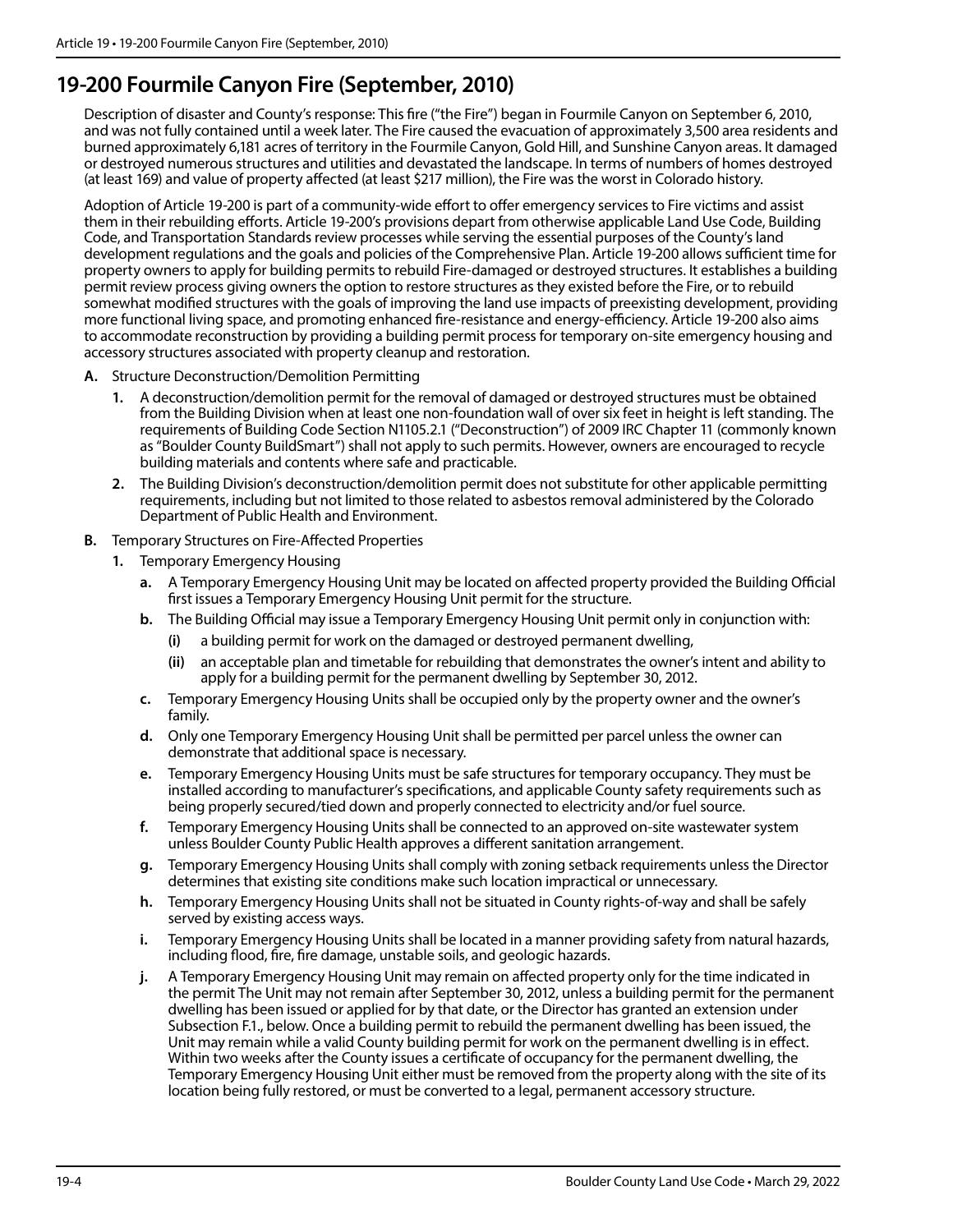- **k.** The Building Official may impose reasonable conditions on any Temporary Emergency Housing Unit permit to assure compliance with these requirements. The Building Official may order any Temporary Emergency Housing Unit to be vacated or removed if these conditions are violated or the Building Official determines that the Unit has become unsafe for occupancy.
- **2.** Temporary Accessory Structures
	- **a.** A temporary accessory structure may be located on affected property to assist with rebuilding on, or cleanup of, the property, provided the Building Official first issues a building permit for the structure.
	- **b.** Temporary accessory structures may not exceed 500 square feet of combined total floor area on a parcel, and may not be used for human occupancy.
	- **c.** Temporary accessory structures must be safe structures for temporary storage or other legitimate purpose related to property restoration. They must be installed according to manufacturer's specifications, and County safety requirements such as being properly secured/tied down and properly connected to electricity and/or fuel source.
	- **d.** Temporary accessory structures shall be located in compliance with zoning setback requirements unless the Director determines that existing site conditions make such location impractical or unnecessary.
	- **e.** Temporary accessory structures shall not be situated in County rights-of-way, and shall be safely served by existing access ways as necessary.
	- **f.** Temporary accessory structures shall be located in a manner providing safety from natural hazards, including flood, fire, fire damage, unstable soils, and geologic hazards.
	- **g.** A temporary accessory structure may remain on affected property only for the period indicated in the permit. A structure may not remain after September 30, 2012, unless a building permit for a principal structure on the property has been issued or applied for by that date, or the Director grants an extension under Subsection F.1., below. Once a building permit to rebuild the principal structure has been issued, the temporary accessory structure may remain while a valid County building permit for work on the principal structure is in effect. Within two weeks after the County issues a certificate of occupancy or final approval for the principal structure, the temporary accessory structure either must be removed from the property along with the site of its location being fully restored, or must be converted to a legal, permanent accessory structure.
	- **h.** The Building Official may impose reasonable conditions on any temporary accessory structure permit to assure compliance with these requirements. The Building Official may order any temporary accessory structure to be vacated or removed if these conditions are violated or the Building Official determines that the temporary accessory structure has become unsafe.
	- **i.** Where the principal structure on a property has been destroyed but a legal accessory structure remains, the accessory structure may be used on a temporary basis for legal accessory uses while the principal structure is rebuilt under Article 19-200. No building permit is required for such use provided the accessory structure is legal.
- **C.** Fire-Damaged/Destroyed Structures Eligible for Facilitated Rebuilding/Repair
	- **1.** Any legal structure that was damaged or destroyed by the Fire, may be rebuilt or repaired if approved through the building permit review process set forth in Sections D. through H. below. Land Use Code site plan review approval (Article 4-800), special use review approval (Article 4-600), and compliance with residential floor area Development Credit acquisition requirements (Article 4-1300), are not required for the rebuilding of such structures, which are hereafter referred to as "eligible structures."
	- **2.** Legal structures include:
		- **a.** Structures erected according to a valid County building permit; and
		- **b.** Structures erected without a valid County building permit, if the owner can demonstrate that the structure preexisted the effective date of County building permit requirements in the mountainous area of the County (January 27, 1966 for subdivided land, and December 22, 1975 for unsubdivided land), or was exempt from applicable building permit requirements. The owner must demonstrate when the structure was established and what its dimensions (floor area and height) and location were. This information can be provided through County Assessor's records, photographs, maps, and surveys, property disaster assessments, property insurance claim submittals, or other documentation deemed acceptable by the Director.
	- **3.** Proposed construction not involving eligible structures in the Fire burn area, as well as proposed construction involving eligible structures that is outside the scope of Sections D. through H. below, may be undertaken if approved under the applicable provisions of the other articles of this Code.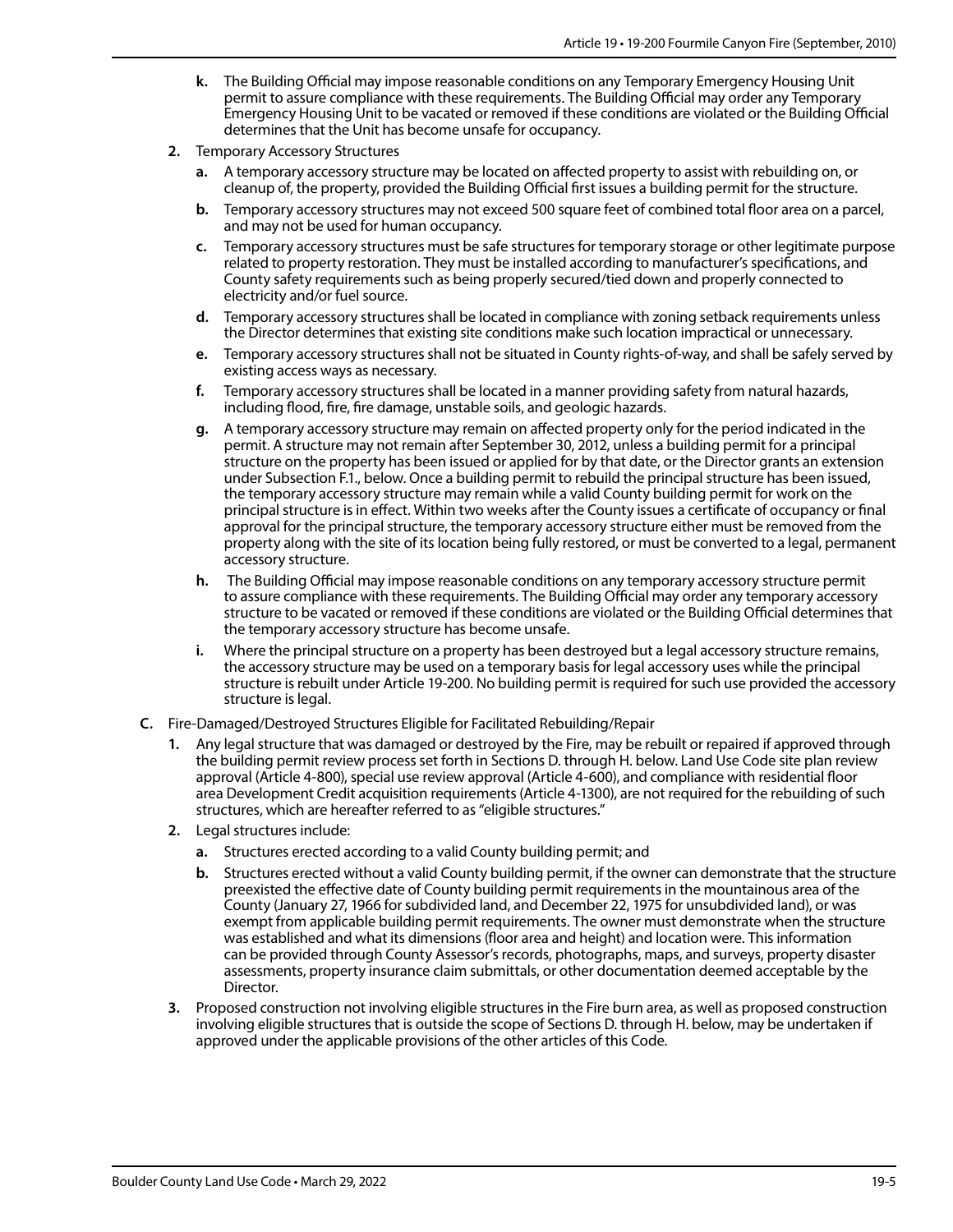- **D.** Legal Building Lot Requirements to Rebuild/Repair Eligible Structures
	- **1.** Prior to issuing a building permit to rebuild/repair an eligible structure, the Director must confirm that the subject property is a legal building lot.
	- **2.** If the property is not a legal building lot due to a lot creation or boundary line adjustment that did not increase allowable zoning density, the Director may approve the lot subject to the applicable criteria of Section 9-102 of this Code, without a subdivision exemption approval under Article 9-100. The Director may impose reasonable conditions in any such approval to allow the applicable criteria to be met.
	- **3.** If the property is not a legal building lot due to a lot creation or boundary line adjustment that did increase allowable zoning density, then a subdivision exemption to recognize the lot under Article 9-100 of this Code is required.
- **E.** Access Requirements to Rebuild/Repair Eligible Structures
	- **1.** Prior to issuance of a building permit to rebuild/repair an eligible structure that is to be in the same location as preexisted the Fire, no showing of legal or adequate physical access to the structure is required. However, if an existing driveway does not have acceptable emergency vehicle pullouts and/or turnarounds, these improvements must be constructed to the extent practicable.
	- **2.** Prior to issuance of a building permit to rebuild/repair an eligible structure (whether principal or accessory) in a different location from that preexisting the Fire, which will be served by all or most of the preexisting access, no showing of legal access to the structure is required. However, the Public Works Department will review the adequacy of the physical access for the new location, and may require reasonable measures to protect public health and minimize environmental damage related to the access.
	- **3.** Prior to issuance of a building permit to rebuild/repair an eligible structure (whether principal or accessory) in a different location from that preexisting the Fire, which will be served by a substantially new access, a showing of both legal and adequate physical access is required. The new access shall conform with the Transportation Standards in effect at the time of building permit application.
	- **4.** Any relaxation of County access requirements under this Section E. shall not preclude the County from evaluating the adequacy of legal or physical access for future development on properties rebuilding under this Article 19-200, or from attaching conditions to enable such development to meet the Transportation Standards in effect at the time.
- **F.** Timeline to Rebuild/Repair Eligible Structures
	- **1.** Any eligible structure may be rebuilt or repaired pursuant to a building permit reviewed under the procedures specified in Sections G. or H., below, as applicable, provided a complete application for a building permit is submitted to the Community Planning & Permitting Department on or before September 30, 2012. The Director may extend this period for a reasonable period of time, but not beyond March 31, 2014. The owner of any eligible structure located on a parcel where the Fire destroyed more than 8 structures, may have up to September 30, 2018 to submit a complete building application for rebuilding/repair.
	- **2.** Once a building permit is issued, work may be pursued so long as a valid building permit for the work is in effect.
	- **3.** Any ground-mounted accessory solar energy system that requires a site plan review waiver under this Code, may be approved along with a building permit application submitted for the associated principal structure under Sections G. or H., below, without site plan review, provided the Director determines the system meets the criteria in Subsection H.1.b., below.
- **G.** Process to Rebuild/Repair Eligible Structures to Preexisting Specifications
	- **1.** Any eligible structure, whether or not part of a nonconforming use (see Article 4-1003), may be rebuilt/repaired at its same floor area and height, and at its same location, as preexisted the Fire, subject to issuance of a County building permit. A proposed reduction in preexisting floor area and/or height will be considered the same floor area or height under this provision.
	- **2.** In addition to the usual building permit requirements, and to address heightened visibility concerns, any building permit issued under this Section G. shall require that the structure's color be an approved medium to dark earth tone color to blend with the natural environment, unless the structure is within an area where other colors may be appropriate to complement or replicate the recognized historic character of the area. The Director also may add reasonable measures for erosion control and Fire debris/damage clean-up affecting the structure and immediate vicinity of the structure. The use of wildlife-safe fencing is encouraged. If the structure was built pursuant to a Land Use Code site plan review approval, the Director will incorporate into the building permit the conditions of site plan approval that continue to apply.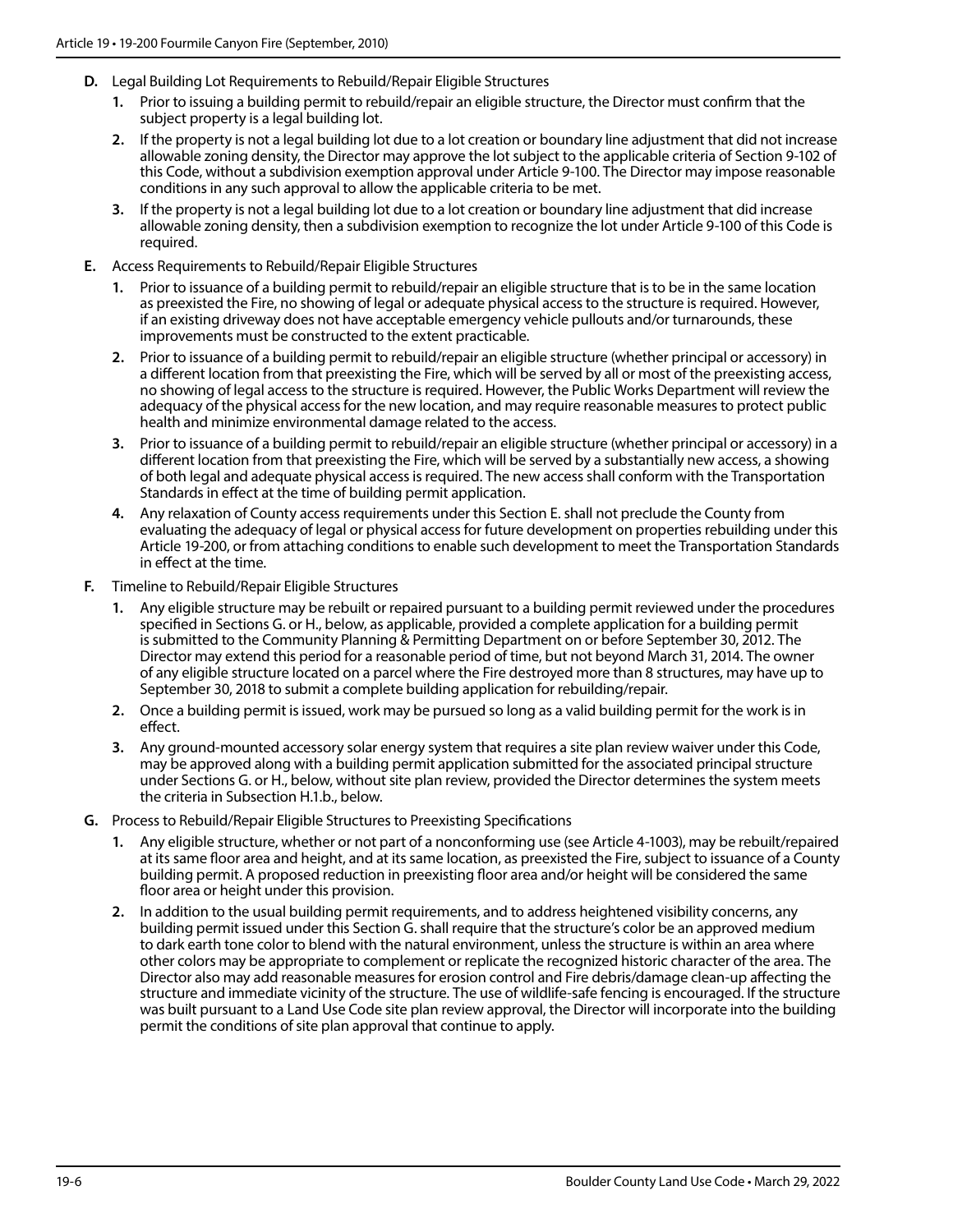- **H.** Process to Rebuild/Repair Eligible Structures with Modest Size or Height Increase or At Different Location
	- **1.** Any eligible structure, whether or not part of a nonconforming use (see Article 4-1003), may be rebuilt/repaired with a larger floor area or at a different location than preexisted the Fire, subject to application for and issuance of a County building permit, provided the following requirements are met:
		- **a.** The proposed floor area increase (for all such structures rebuilt/repaired on a parcel) does not exceed 530 square feet per parcel, except that no size increase shall be allowed if the total residential floor area on the parcel will exceed 6,000 square feet; and
		- **b.** The Director determines that the size increase, location change, or resulting footprint expansion does not:
			- **(i)** occur on a dangerously steep slope, wildfire-prone draw, or other natural hazard area;
			- **(ii)** protrude on prominent ridgelines;
			- **(iii)** adversely affect riparian areas or wetlands;
			- **(iv)** substantially impair a significant historic resource or distinct rural community character;
			- **(v)** compromise emergency or safe access;
			- **(vi)** interfere with septic field siting or property sanitation service as confirmed by Boulder County Public Health; or
			- **(vii)** have a significant negative visual impact on adjacent properties, in cases where a different location is proposed.
		- **c.** No size increase or location change shall be approved for a nonconforming structure (see Article 4-1002) unless it is made conforming.
		- **d.** Allowable size increases and location changes are especially encouraged if they improve emergency access, solar orientation, structure conformity with zoning setback and height requirements, and structure visibility and safety; lessen driveway length, land disturbance, and environmental impacts; eliminate property line encroachments; and otherwise reduce land use impacts and promote sustainable development.
	- **2.** In addition to the usual building permit requirements, and to address heightened visibility concerns, any building permit issued under this Section H. shall require that the structure's color be an approved medium to dark earth tone color to blend with the natural environment, unless the structure is within an area where other colors may be appropriate to complement or replicate the recognized historic character of the area. The Director also may add reasonable measures for erosion control and Fire debris/damage clean-up affecting the structure and immediate vicinity of the structure, and requirements to allow approved structures to meet the provisions of this Section H. such as limitations on structure size, height, and location, and Public Works Department access specifications. The use of wildlife-safe fencing is encouraged. If the structure was built pursuant to a Land Use Code site plan review approval, the Director will incorporate into the building permit the conditions of site plan approval that continue to apply.
- **I.** County Building Code Compliance
	- **1.** All building permits must comply with the Building Code provisions in effect at the time of building permit application, except for the deconstruction of Fire-damaged or destroyed structures under Section A., above.
	- **2.** The Building Official may apply the basis for granting a modification (creation of practical difficulties or excessive expense in the upgrade of an existing residential structure) contained in Section N.1105.3.1. of 2009 IRC Chapter 11 of the Building Code (commonly known as "Boulder County BuildSmart"), to any residential structure proposed to be restored to its preexisting size under this Article 19-200.
- **J.** Compliance with Other County Permitting Requirements
	- **1.** Building permits under this Article 19-200 must comply with any applicable requirements in Article 4 of this Code for limited impact special review for grading in excess of 500 cubic yards; in Article 4-400 for reconstruction in the Floodplain Overlay Zoning District; and in Article 15 (Historic Preservation) if they affect structures over 50 years old or landmarked structures/sites. Any other County permitting requirement or related provision not specifically addressed in this Article 19-200, shall be presumed to apply, unless the Land Use Director determines that strict application is contrary to the intent and purposes of this Article. The Director may grant appropriate relief from the strict application, subject to reasonable mitigating measures.
	- **2.** Existing OWS systems may be used if they were not damaged in the Fire and if the restored residence or structure does not contain more bedrooms than preexisted the Fire. Owners should contact Boulder County Public Health for details on applicable OWS requirements. The building permit and any required OWS permit or approval may be reviewed concurrently.
	- **3.** In the event of a conflict between this Article 19-200 and any other code provision, this Article shall apply.
- **K.** Enforcement

The County may enforce this Article 19-200 through the provisions of Section 17-300 of this Code. Nothing in this Article shall limit the County's existing enforcement authority under Articles 14 or 17 of this Code, the Building Code, or other applicable law.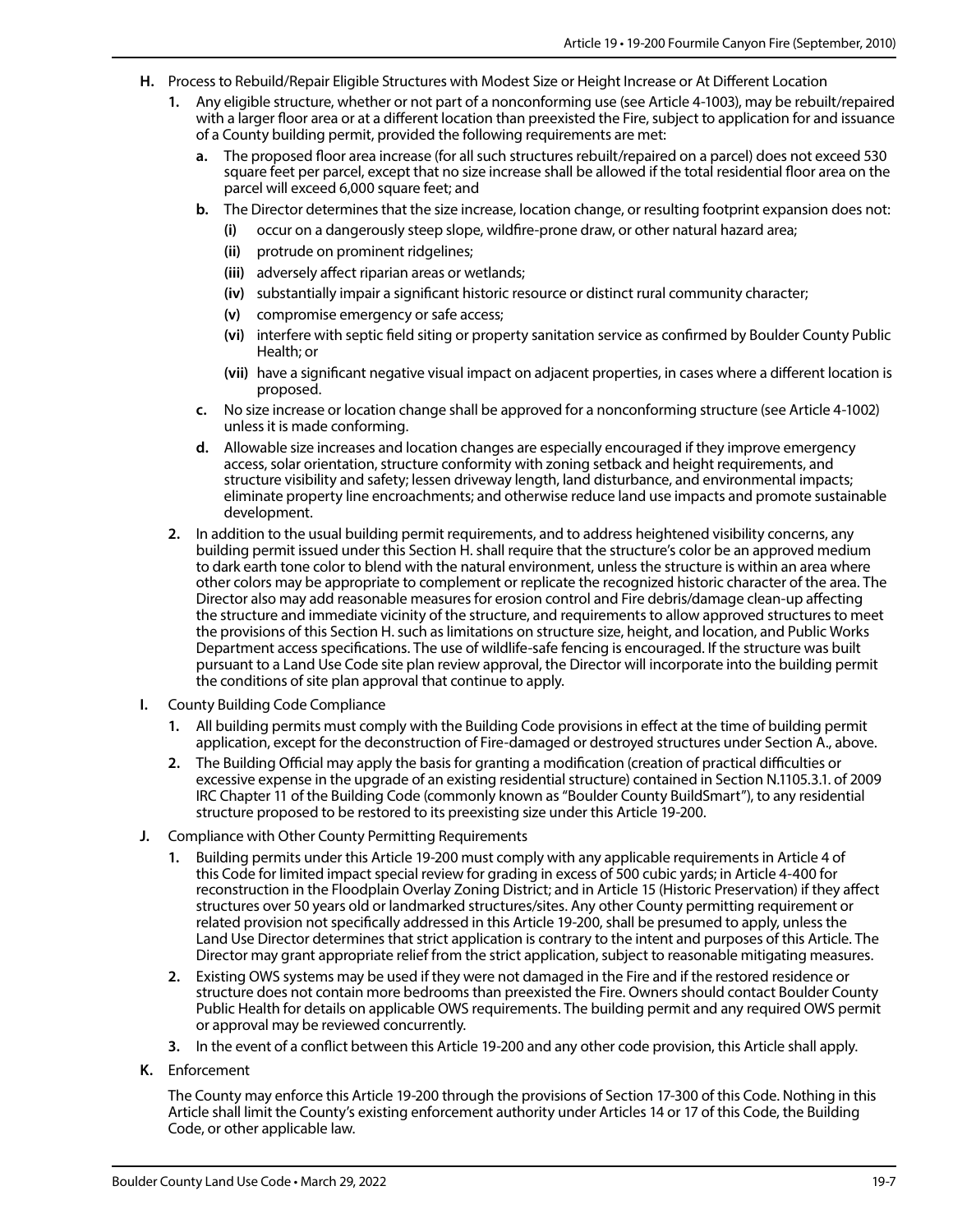#### **19-300 Front Range Extreme Rain and Flood Event (September, 2013)**

Boulder County experienced a rain event of historic proportions beginning on September 9, 2013, that dropped a record-breaking 17+ inches of precipitation over a widespread area in just a few days. The unrelenting rain triggered flash floods and landslides in the County's mountain drainages, resulted in massive flooding with associated slides and debris flows throughout the foothills and plains, so overloaded water channels that many substantially changed course, and excessively saturated soils on properties that were not overrun by floodwaters. This extraordinary weather event ("2013 Extreme Rain and Flood Event") led to President Barack Obama declaring the County a federal major disaster area, and prompted emergency disaster declarations at the state and local levels. The 2013 Extreme Rain and Flood Event caused loss of life, catastrophic property damage, and the substantial destruction of key infrastructure including major roads, sewer systems, and trails and park lands. Recovery in the months and years ahead will be challenging, time-consuming, and severely demanding on public and private resources.

In the immediate aftermath, as well as for the longer term, the County is resolved to take all reasonable measures to avoid the catastrophic impacts of another such disaster, help keep the public and their property safe from future extreme rain and flood events, and restore and preserve the community's critical infrastructure to the maximum extent practicable. As a starting point in this effort, Boulder County has reviewed its land use regulations and determined that immediate changes are needed to respond to the unique and widespread nature of the 2013 Extreme Rain and Flood Event, to help guide the recovery effort wisely so that future risks from such hazards can be substantially reduced. The County also recognizes that it must regulate development following this disaster in conformity with the Land Use Code's recently updated floodplain management program, which the Federal Emergency Management Agency has approved under the National Flood Insurance Program to protect the integrity of the floodplain, and provide reasonable flood insurance rates for eligible property owners.

The essential purpose of this Article 19-300, therefore, is to strike an appropriate balance between citizens being able to rebuild their homes and businesses and resume their post-disaster lives, while assuring that the ongoing recovery effort is well planned in anticipation of the possibility of history repeating or exceeding itself. Clearly the County and its affected citizens and communities can and should be in a better position to cope with the widespread manifestations and varied impacts of extreme rain and flood events, including too much water in all the wrong places, excessive soil saturation, and the attendant triggering of debris flows, mudslides, rock falls, channel realignments, uncontrolled terraforming, topographic instability, and other associated destructive forces of nature. Article 19-300 is one of many first steps that the County is taking in that direction. As ongoing studies of, and community response to, the 2013 Extreme Rain and Flood Event proceed, this Article, the Land Use Code overall, and the County's companion regulations affecting land use and post-disaster redevelopment almost certainly will require further adjustment as information is gathered and analyzed. This promises to be a major effort in which the County openly invites its citizens to participate, so that local land use regulations can be sensibly meshed with property owner needs, a possible increased intensity in weather patterns, and the responsibility of county government to protect the public health, safety, and welfare.

**A.** Amendments to Land Use Code Subsections 4-802.B.3.a. and 4-802.B.3.c. (Six-Month Exemption from Site Plan Review To Restore Disaster-Damaged Structures, and Relationship with Art. 4-400, Floodplain Overlay District), To Require an Interim Hazard Mitigation Review ("HMR") Process Prior to Building Permit Application To Restore Any Legal Structure Damaged or Destroyed by the 2013 Extreme Rain and Flood Event.

Subsection 4-802.B.3.a. of this Code currently exempts from Site Plan Review (Article 4-800), the restoration of any structure damaged or destroyed by causes outside the control of the owner, provided the restoration is commenced within six months after the damage/destruction occurs, and provided the restoration is for the same location, floor area, and height as preexisted the damage or destruction. Subsection 4-802.B.3.c. provides that Subsection 4-802.B.3.a.'s exemption from site plan review does not apply to substantial improvements in the Floodplain Overlay District under Article 4-400.

Subsections 4-802.B.3.a. and 4-802.B.3.c. are hereby amended for purposes of rebuilding or restoring structures damaged or destroyed by the 2013 Extreme Rain and Flood Event (whether by flooding, debris flows, mudslides, topographic changes or instability, drainage channel shifts, area drainage system impairments or failures, soil saturation, or related hazardous events triggered by the disaster), for the interim period under this Article 19-300, as follows:

- **B.** General Duration and Applicability of Article 19-300
	- **1.** Subsection 4-802.B.3.a.'s six-month exemption period from Site Plan Review shall be deemed to have commenced on the effective date of these regulations (November 4, 2013), and shall continue until the Board determines the exemption period should be amended or terminated in light of ongoing response to the Extreme Rain and Flood Event ("the Post-Event Rebuilding Period").
	- **2.** During the Post-Event Rebuilding Period, this Article 19-300 shall apply to any work for which a County building permit is required to rebuild or restore a legally existing structure damaged or destroyed by the 2013 Extreme Rain and Flood Event and its associated natural forces (unless the work is excluded from this Article 19- 300 under Subsection C.2, below), and which the owner wishes to be exempt from Site Plan Review.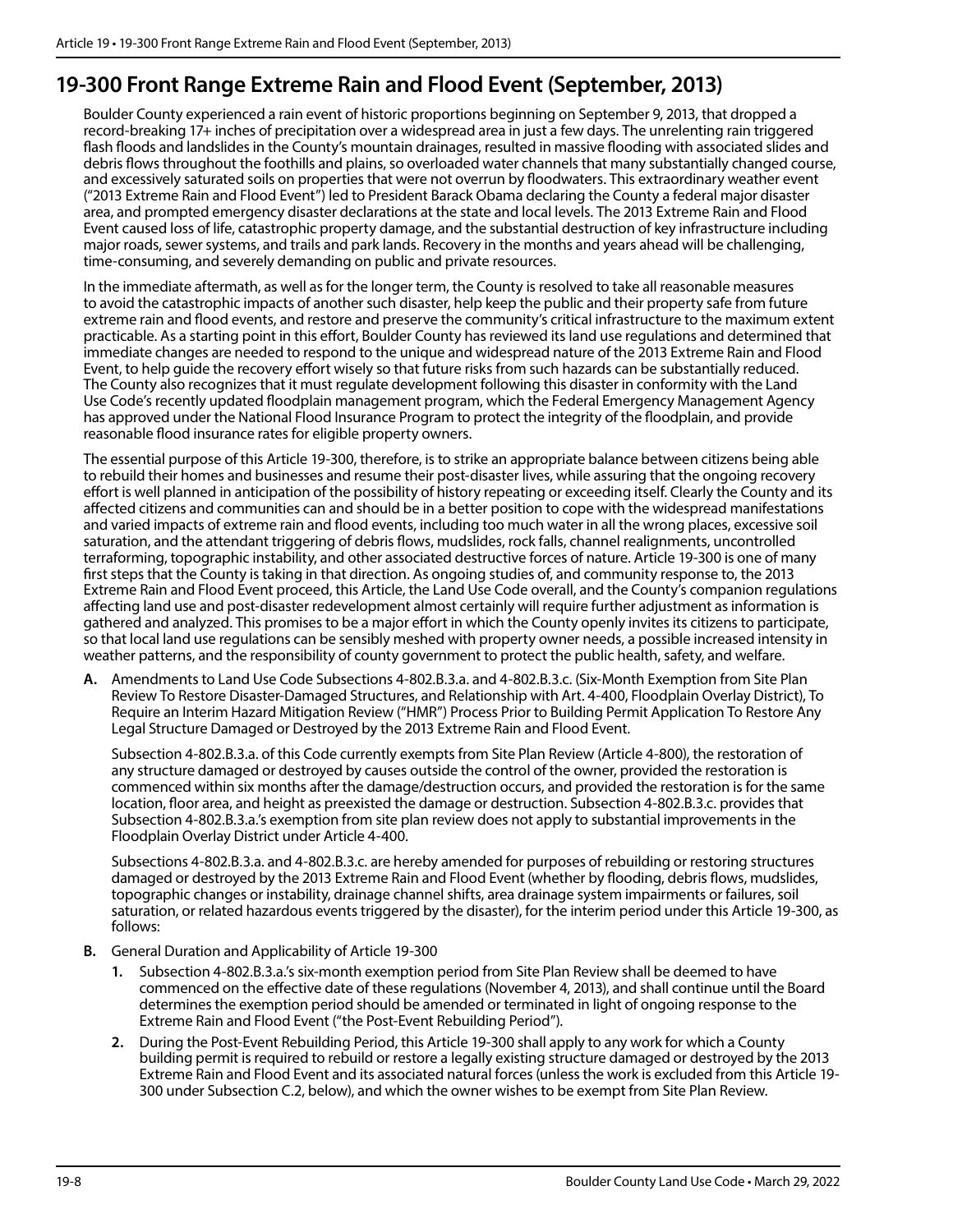- **3.** During the Post-Event Rebuilding Period, this Article 19-300 shall apply to any work for which a County grading permit for earthwork between 50-500 cubic yards, and/or a floodplain development permit, is required to repair or restore property damaged by the 2013 Extreme Rain and Flood Event and its associated natural forces (unless the work is excluded from this Article 19-300 under Subsection C.2, below), and which the owner wishes to be exempt from Site Plan Review.
	- **a.** This Article 19-300 may apply instead of Site Plan Review so long as the proposal is to rebuild or restore no more than the structure's original, legally preexisting floor area.
		- **(i)** The applicability of Article 4-1002.D, which allows rebuilding of Nonconforming Structures, shall be extended through September 30, 2016.
	- **b.** The structure's location may be changed, provided the change in location significantly reduces the potential risks associated with future extreme rain and flood events or other known natural hazard areas or incidents (such as by moving the structure out of the mapped floodway or floodplain, or otherwise to a less hazardous location on the property).The relocation is subject to other provisions of this Code including but not limited to setback and floodplain requirements.
	- **c.** The structure's height must remain the same, unless the Director (under Subsection 9 below) allows a reasonable height increase to accommodate a specific hazard mitigation requirement.
	- **d.** The Director must confirm that the subject property is a legal building lot. If the property is not a legal building lot due to a lot creation or boundary line adjustment that did not increase allowable zoning density, the Director may approve the lot subject to the applicable criteria of Section 9-102 of this Code, without a subdivision exemption approval under Article 9-100. The Director may impose reasonable conditions in any such approval to allow the applicable criteria to be met. If the property is not a legal building lot due to a lot creation or boundary line adjustment that did increase allowable zoning density, then a subdivision exemption to recognize the lot under Article 9-100 of this Code is required.
- **4.** All requirements in Article 4-400 of this Code governing the Floodplain Overlay District shall continue to apply under this Article 19-300, though Site Plan Review for a floodplain development permit (as otherwise required under Subsection 4-802.A.8. of this Code) shall not be necessary, so long as the proposed work falls within the specifications of Subsection 2 and 3, above.
- **5.** Legal structures proposed to be restored as provided in Subsection 2, above, are hereafter referred to as "Eligible Structures." Structures proposed for rebuilding or restoration that are not Eligible Structures, shall be subject to the usual provisions of the Land Use Code, including the Nonconforming regulations in Article 4-1000, which allow a damaged structure containing a nonconforming use to be restored, and the nonconforming use to be reestablished within six months after the date on which the nonconforming structure was damaged, unless that deadline is extended by the Board of County Commissioners at a public hearing upon a showing of extraordinary circumstances by the property owner or their agent; however, if the proposed work does not otherwise trigger Site Plan Review, and is not excluded work under Subsection C.2, below, a Hazard Mitigation Review shall be performed under this Article 19-300.
- **C.** Hazard Mitigation Review Process
	- **1.** Before a building permit can be applied for to rebuild or restore any Eligible Structure within the Post-Event Rebuilding Period, the Director must first conduct a Hazard Mitigation Review ("HMR").
	- **2.** The following building permits are excluded from the HMR requirement:
		- **a.** "Flood Recovery, Restoration, and Repair Permits" issued by the Building Division for disaster-related restoration or clean-up work in the aftermath of the 2013 Extreme Rain and Flood Event, involving minor projects related to basement finishing, interior remodels, electrical repairs, reroofing, siding repairs, gas line repairs, plumbing repairs, and replacement of windows, doors, furnaces, boilers, and water heaters.
		- **b.** A building permit which the Chief Building Official determines is necessary to rectify a hazardous health or safety situation including but not limited to structure stabilization, or to comply with the public health or safety requirements of another governmental entity having lawful jurisdiction over the structure, or to allow for the preservation of a significant historic structure.
		- **c.** Building permits for structures related to the restoration of utilities or infrastructure, or for small agricultural accessory structures such as loafing sheds or ditch head gates, which the Director determines have no potential to pose a hazard under this Article 19-300.
		- **d.** Any excluded building permit under Subsections a. through c. above, may be issued for a temporary period, may require further approval of permanent construction measures meeting other applicable code requirements, and may result in owners doing work on a temporary or emergency basis by their own choice and at their own financial risk.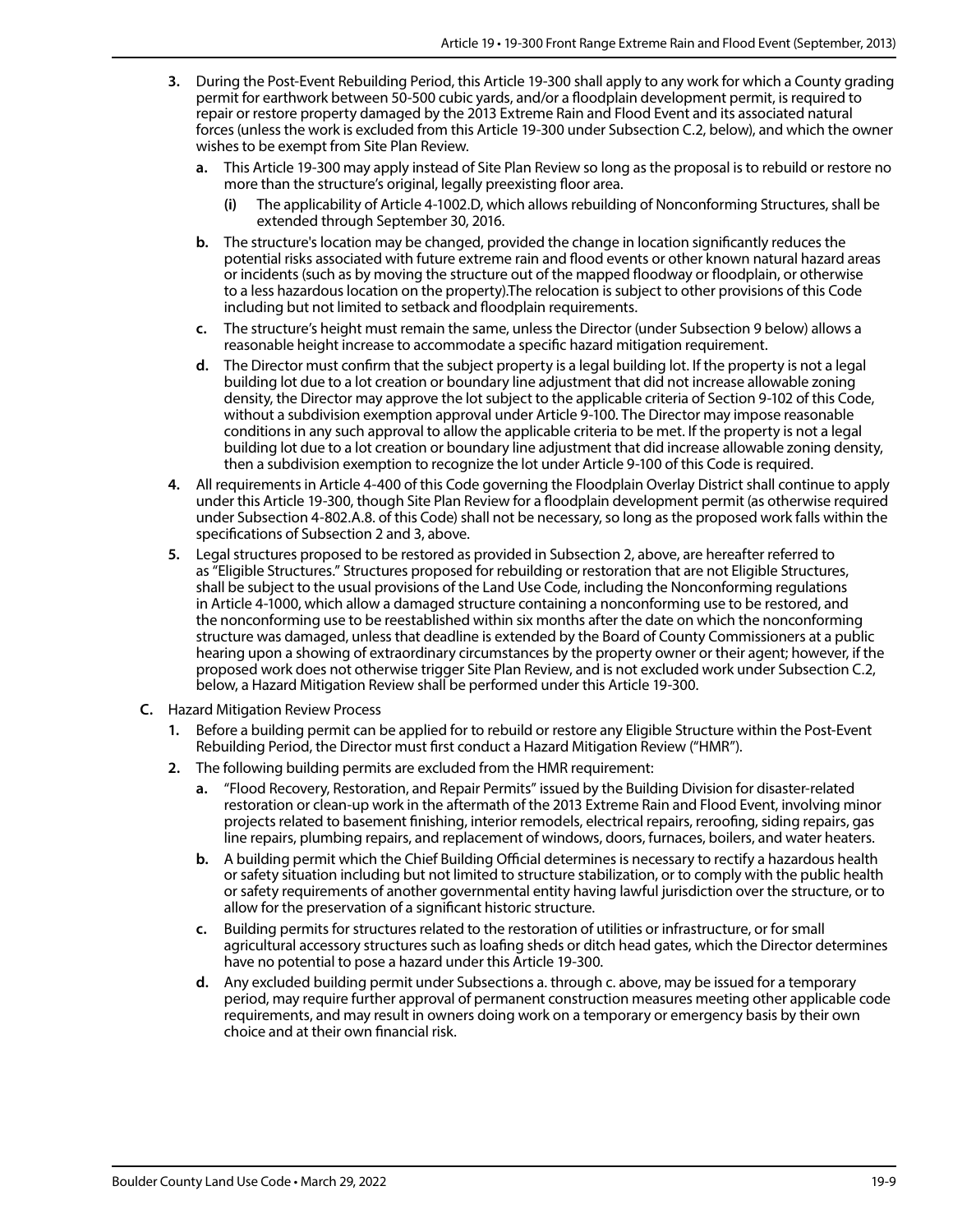- **3.** The purposes of the HMR are for the Director (including the Chief Building Official), with the input of the County Engineer and County Public Health, to:
	- **a.** Assess the safety of the proposed restoration/construction in light of the actual damage caused by the 2013 Extreme Rain and Flood Event and related hazardous forces triggered by that disaster (such as flooding, debris flows, rockfalls, mudslides, topographic changes or instability, drainage channel shifts, area drainage system impairments or failures, and soil saturation), to the Eligible Structure, the subject property, surrounding properties, and public and private infrastructure serving the subject property; and
	- **b.** Assure that the proposal complies with the standards of this Article 19-300, so that any such future hazards can be reduced or avoided to the maximum extent practicable.
- **4.** The Director shall administer the HMR process, aided by the County Engineer and County Public Health, with a focus on educating landowners concerning the risks related to extreme rain and flood events, and assisting owners in evaluating reasonable land redevelopment plans and associated hazard mitigation measures, while adequately protecting the public health, safety, and welfare with respect to future storm/water-related hazards.
- **5.** Application for a HMR shall require an application submittal, as set forth in Section 4-804 of this Code. The HMR application shall include information demonstrating that the Eligible Structure to be rebuilt or restored is a legal structure that was damaged or destroyed by the 2013 Extreme Rain and Flood Event or its associated physical forces, and must set forth specific information regarding the extent of the damage which the Event caused to the Eligible Structure, to the subject property, to surrounding properties and drainages, and to infrastructure serving the subject property. The Director may waive application requirements deemed to be not relevant to evaluating the hazards related to any specific proposal, and also may request additional information considered necessary to enable a thorough evaluation of the application.
- **6.** Once a complete application for a HMR is received, the Director shall forward the application to the County Engineer and to County Public Health for an assessment of the Extreme Rain and Flood Event and related hazards associated with the proposal. For any application involving property within the Floodplain Overlay District (Article 4-400 of this Code), the HMR application may be coordinated with the County Engineer's review of any required application for a Floodplain Development Permit.
- **7.** Once the Director receives the referral comments of the County Engineer and County Public Health, and considers any other relevant information of record (including any additional information which the Director discovers through the process is necessary and reasonable to request to complete the review), the Director shall make a decision on the HMR application. The Director shall base the decision on the following standards:
	- **a.** The proposal shall not pose or create a significant potential safety hazard when evaluated against evidence of actual damage caused by the 2013 Extreme Rain and Flood Event (including by the Event's related hazardous forces such as flooding, debris flows, rockfalls, mudslides, topographic changes or instability, drainage channel shifts, area drainage system impairments or failures, and soil saturation) and best available information (including but not limited to hydrologic evaluations to determine peak flows, floodplain mapping studies, Colorado Geologic Survey landslide or earth/debris flow data, updated topographic data, and creek planning studies). Potential safety hazards to on the Eligible Structure being restored, on the subject property, on surrounding properties, and on public and private infrastructure serving the subject property or other affected infrastructure must be identified and avoided or satisfactorily mitigated. In particular, development shall avoid natural hazards, including those on the subject property and those originating off-site with a reasonable likelihood of affecting the subject property. Natural hazards include, without limitation, expansive soils or claystone, subsiding soils, soil creep areas, or questionable soils where the safe-sustaining power of the soils is in doubt; landslides, mudslides, mudfalls, debris fans, unstable slopes, and rockfalls; flash flooding corridors, alluvial fans, floodways, floodplains, and flood-prone areas; and avalanche corridors; all as identified in the Comprehensive Plan Geologic Hazard and Constraint Areas Map or through the HMR process using the best available information.
	- **b.** The proposal shall not alter historic drainage patterns and/or flow rates or shall include acceptable mitigation measures to compensate for anticipated drainage impacts.
	- **c.** If the Eligible Structure's location is proposed or required to be changed, the new location shall significantly reduce the potential risks associated with future extreme rain or flood events as identified by the best available information (including but not limited to hydrologic evaluations to determine peak flows, floodplain mapping studies, Colorado Geologic Survey landslide or earth/debris flow data, updated topographic data, and creek planning studies), or other known natural hazard areas or incidents; shall not create an unreasonable risk with respect to other natural hazards such as wildfire, subsidence, or erosion; and shall not cause unreasonable harm to significant historic structures or sites, or to significant natural ecosystems and environmental resources including but not necessarily limited to natural areas and natural landmarks, prominent topographic features and excessively steep slopes, riparian corridors and wetland areas, and significant plant communities, wildlife habitat, and wildlife migration corridors, as identified on the Comprehensive Plan or through the HMR process.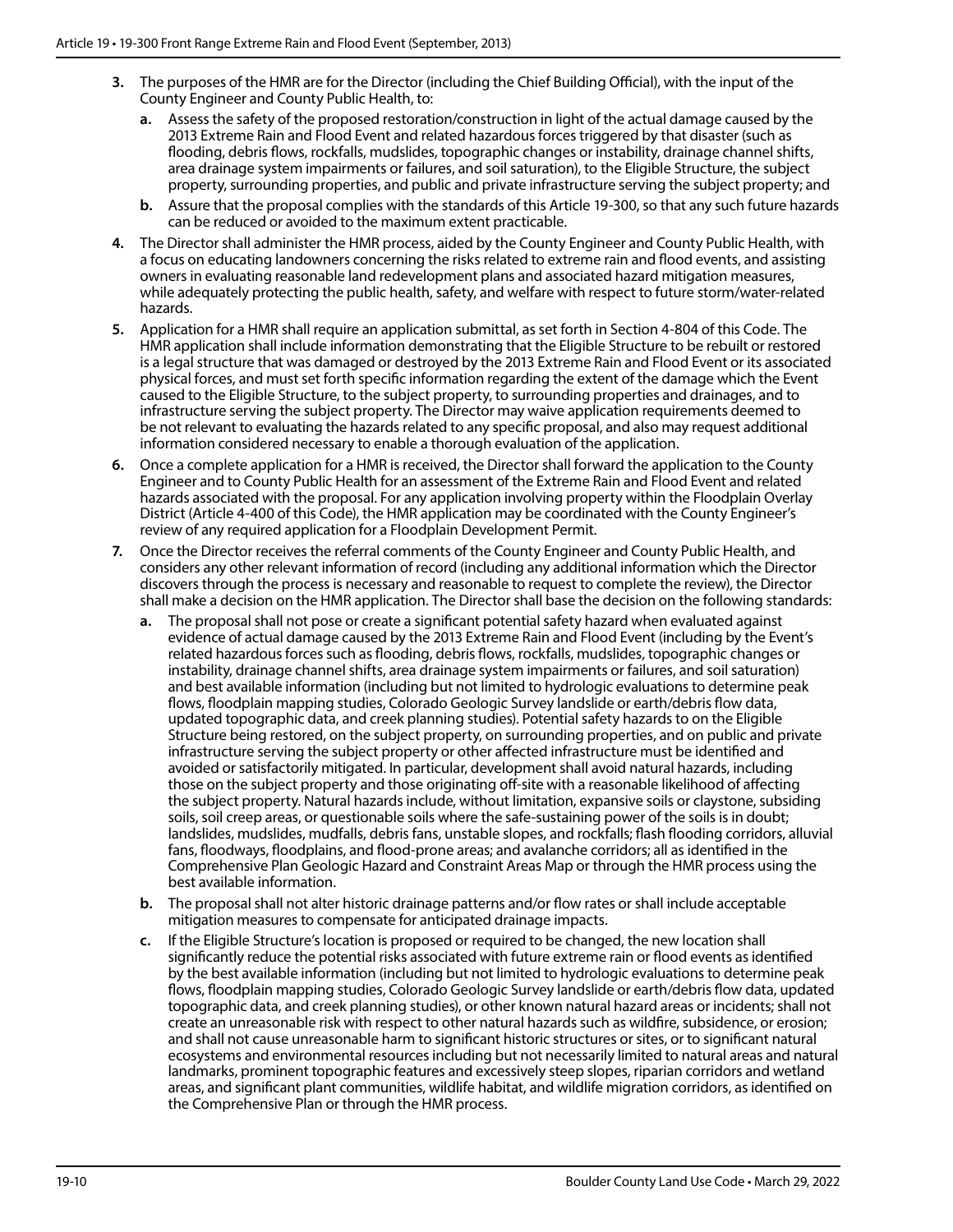- **d.** If the Director finds that any of the foregoing standards conflict, the Director shall evaluate the applicability and importance of each of the conflicting standards under the facts of the specific HMR application, and make a reasonable attempt to balance the conflicting standards in reaching a decision, with appropriate priority being given to fulfilling the purposes of this Article 19-300.
- **8.** If the Director determines that the HMR application complies with the foregoing standards, the Director in its discretion may approve the application without conditions. In the alternative, the Director may impose reasonable conditions allowing a determination that the application satisfies the standards.
- **9.** Reasonable conditions may include, but are not limited to, moving the Eligible Structure outside of a mapped floodway or floodplain or known flood-prone area; reorienting the structure or reducing its massing to minimize the effects of hazards on the structure, the subject property, or surrounding properties and infrastructure; installing or arranging appropriate features or improvements to reroute excess waters or protect the Eligible Structure or affected properties from natural hazards; implementing floodproofing or other hazard mitigation measures recommended or required by the Director, the County Engineer, or County Public Health; performing additional hydrologic or technical studies on hazards that may result in additional conditions being added at the building permit stage; requiring reasonable measures in cases where an Eligible Structure's location is changed to significantly reduce the potential risks associated with future natural hazards; and providing that the proposed development comply with any other applicable permitting requirements, including but not limited to those related to access and sanitation. In addition, the Director may allow a reasonable increase in structure height, not to exceed zoning limits, if necessary to accommodate any elevation of the Eligible Structure for floodproofing purposes or to satisfy any other specific hazard mitigation requirement, provided any associated adverse visual impacts of the height increase are appropriately mitigated.
- **10.** If the Director finds that the HMR application cannot comply with the applicable standards, the Director shall deny the application. The Director also may deny an application, or in the Director's discretion delay a decision on the application for further information, if the Director finds that insufficient information has been presented to allow a reasonable evaluation of the hazards associated with the proposed development, or of effective hazard mitigation measures. For applications in the Floodplain Overlay District (Article 4-400 of the Code), the Director may delay a decision until the County Engineer processes any required Floodplain Development Permit.
- **11.** While the Director is not required to make a decision on a HMR application within a specified time, and may delay a decision on a reasonable basis as provided herein, the Director shall make a good-faith effort to process requests as soon as practicable after a complete application has been submitted.
- **12.** The applicant may appeal the Director's final decision on a HMR application using the same process as appeals for Site Plan Review decisions under Article 4-808.
- **13.** Any final HMR approval shall expire one calendar year after its date of issuance, unless within that year the applicant presents the Director with a written request for an extension. If a timely extension request is received, the Director may allow the HMR approval to be extended, upon a showing of good cause, and provided the circumstances surrounding the approval's issuance under this Article 19-300 have not substantially changed.
- **D.** Flood Recovery Access Permit (FRAP)
	- **1.** Purpose, Application, and Duration
		- **a.** This Subsection 19-300.D. applies to the repair and restoration of accesses to private property that existed prior to the September 2013 flood in Boulder County and that were damaged as a result of that flood. The intent is to allow property owners to construct a temporary but safe access from public roads to private property as quickly as possible in locations where re-construction of a permanent access is not possible due to damaged waterways or public rights-of way. There may be circumstances where it is not possible to issue a FRAP.
		- **b.** The FRAP addresses access from maintained and unmaintained public roads, including access across regulated and unregulated waterways. Access from a private road or across a non-public easement is not addressed here, with the exception of crossing a regulated floodplain or major drainage.
		- **c.** The issuance of a FRAP is intended to recognize and accommodate the time needed to repair public infrastructure and regulated waterways following the September 2013 flood while enabling property owners to regain access to their property. FRAPs are temporary permits for accesses which are unable to meet the requirements of Subsections 3-100.B.1.a, 4-400, and 19-200.D.1 and Multi-Modal Transportation Standards Subsections 2.3.3.2, 5.5, and 5.10 due to the unrepaired damage to adjacent waterways and public rights-of-way. All FRAPs shall have an expiration date of six months from issuance, which may be extended at the discretion of the County Engineer if the adjacent public infrastructure has not been repaired such that a permanent access may be constructed.
		- **d.** FRAPs shall not be issued beyond September 30, 2016.
	- **2.** Eligibility for a New or Extended FRAP
		- **a.** An assessment of the access condition shall be performed by the Public Works Department within 10 business days of a new FRAP or FRAP extension request.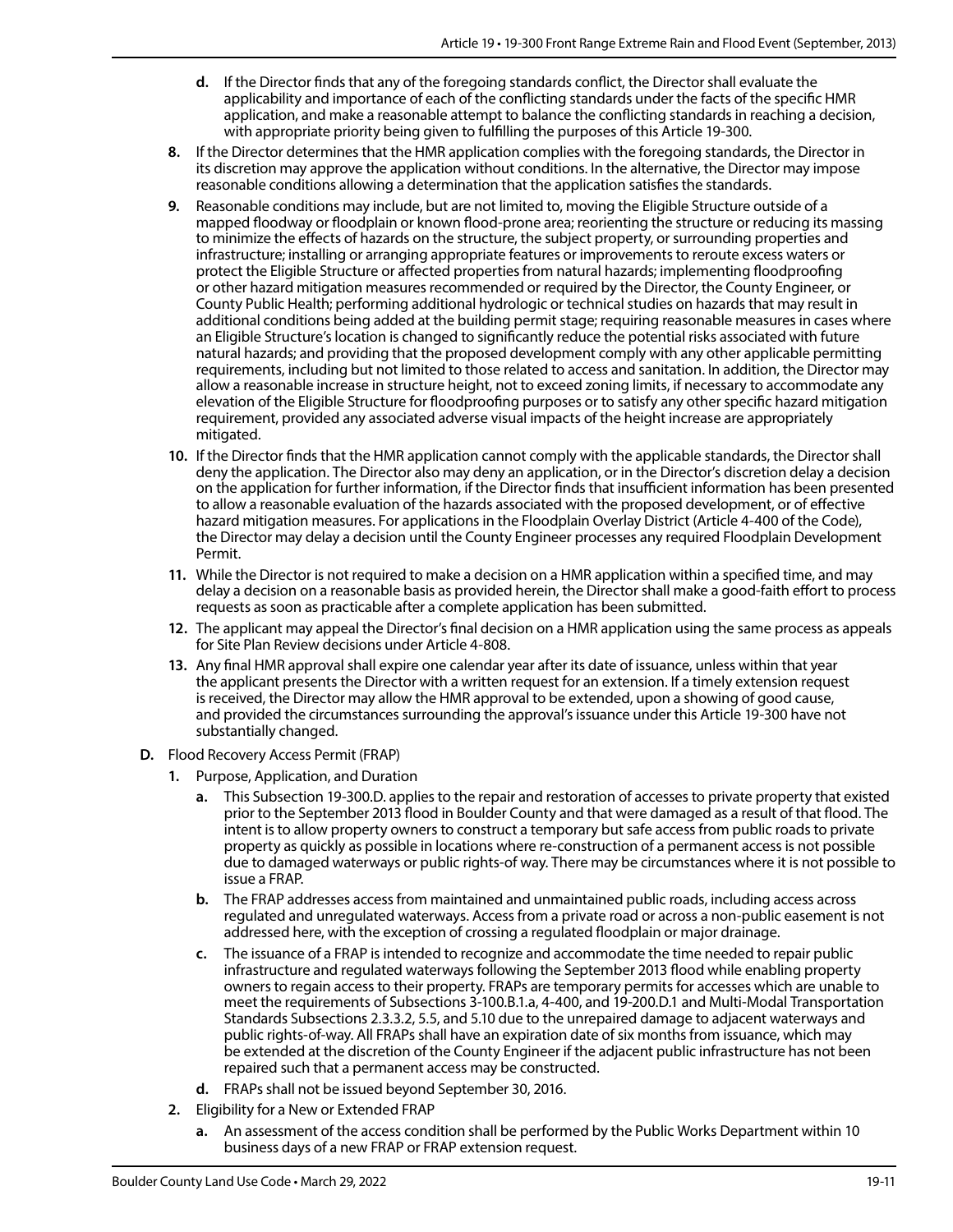- **b.** At least one of the following criteria must be met to apply for a FRAP:
	- **(i)** the connecting public road is in need of major repair and reconstruction such that if a permanent private access were constructed, it would not be possible for the County to guarantee that it would physically connect with the final repaired or reconstructed public road; or
	- **(ii)** there is an adopted public plan to adjust the course, size, or creek bed elevation for the adjacent waterway with funding available to implement that plan.
- **c.** An expiring FRAP for a temporary structure, built and installed per the issued FRAP, may be extended consistent with 5(g) below, if:
	- **(i)** At least one of the conditions in 2(b) above are met, or
	- **(ii)** if the County Engineer determines both that the access does not or will not create an immediate hazard and that a temporary solution is preferable because there are unresolved issues such as waterway restoration and location, availability of funding assistance, or other outstanding issues which may impact the design and construction of a permanent solution.
- **3.** Submittal Requirements for FRAP application
	- **a.** For an access that does not cross a waterway, the applicant must submit:
		- **(i)** Description of damage to access;
		- **(ii)** Verification of legal access; and
		- **(iii)** Description of work and material to be used to repair or restore the access.
	- **b.** For a culvert installation, the applicant must submit:
		- **(i)** Description of damage to culvert crossing;
		- **(ii)** Verification of legal access;
		- **(iii)** Culvert size, number and type;
		- **(iv)** Storm size that installed culvert(s) shall accommodate;
		- **(v)** Quantity and type of fill material; and
		- **(vi)** Cross-section of location where culvert(s) shall be installed.
	- **c.** For the construction or repair of a bridge, the applicant must submit:
		- **(i)** Description of damage to structure;
		- **(ii)** Description of the size and materials of the pre-flood bridge;
		- **(iii)** Verification of legal access;
		- **(iv)** Hydraulic and hydrologic analysis provided by a licensed engineer;
		- **(v)** Structure design provided by a licensed engineer; and
		- **(vi)** Cross-section of location where bridge shall be installed.
- **4.** FRAP Review Criteria
	- **a.** The County Engineer will review and evaluate FRAP applications for compliance with the following criteria and approve, conditionally approve, or deny the FRAP application as appropriate.
		- **(i)** Location. Accesses shall be located to align as close as possible with pre-flood positions. Any change to an access location shall be based on the recommendation by the inspector as determined during the initial assessment. Location changes that reduce potential hazards or negative environmental impacts may be permitted.
		- **(ii)** Culvert and Structure Design.
			- **(1)** An 18" (minimum) diameter culvert shall generally be required for accesses that do not cross a regulated waterway for the purpose of conveying storm drainage in the roadway consistent with the Boulder County Multimodal Transportation Standards.
			- **(2)** Where an access crosses a waterway, the crossing shall meet the following criteria:
				- **(a)** Where creek geometry allows, the capacity of a temporary crossing structure or culvert may not be less than that of the pre-flood structure;
				- **(b)** Where a damaged or destroyed structure across a regulated stream is replaced by a culvert, the culvert must be sized by the County Engineer.
			- **(3)** Based on data gathered by the inspector, the county shall perform the calculations and provide culvert or structure design information to the Applicant. The Applicant may retain a qualified, registered engineer to design and size structures to access property, if desired, at his/her own expense.
	- **b.** Risk to public health and safety. To the greatest extent possible, in the professional judgment of the County Engineer, the temporary culvert or structure must:
		- **(i)** Not be severely undersized;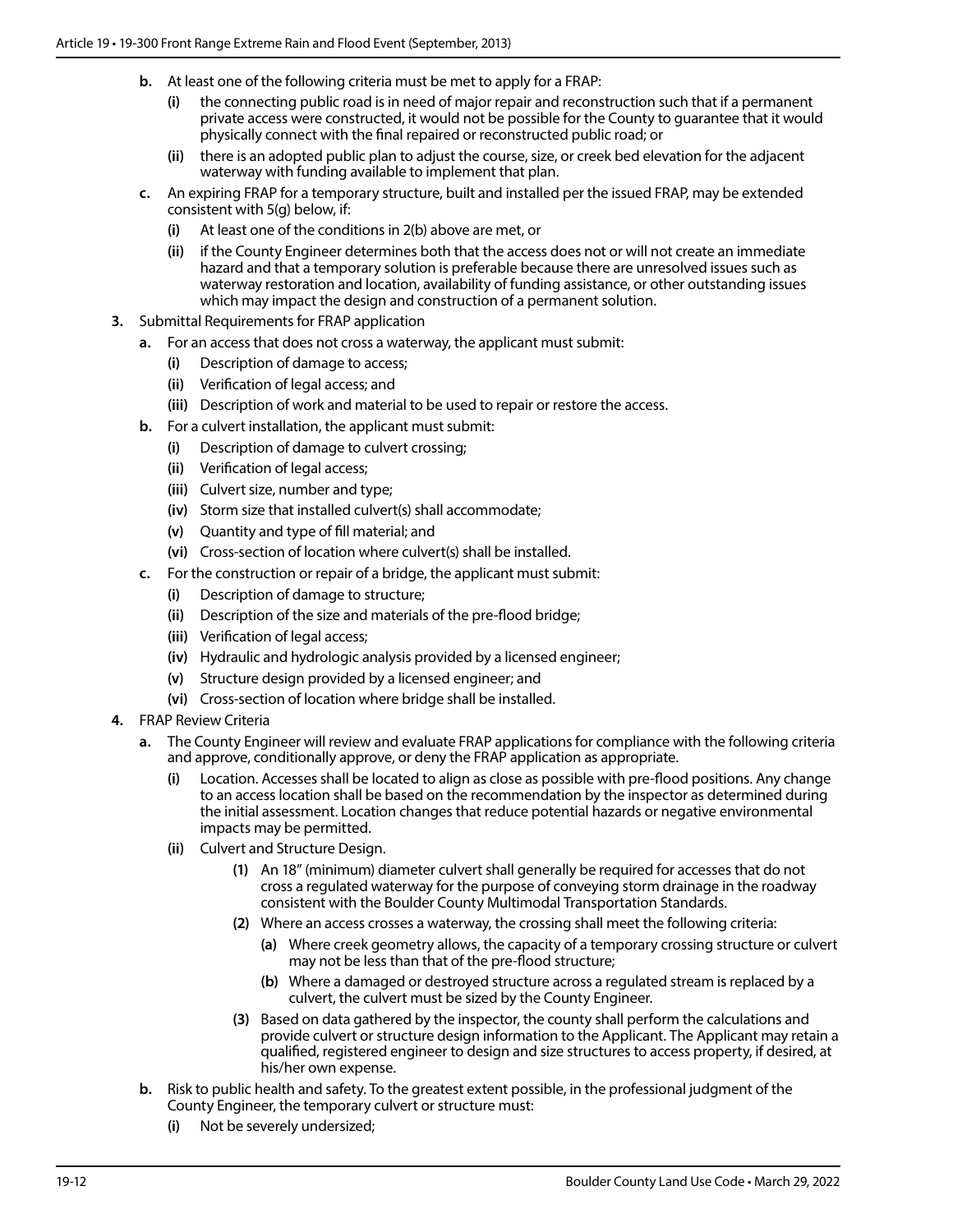- **(ii)** Be constructed so as to minimize the risk of dislodging or breaking apart and entering the waterway during another high water event;
- **(iii)** Be constructed so as to minimize adverse effects on the efficiency of the floodway, changes in the direction of flow, and increases in the base flood elevations;
- **(iv)** Not threaten the integrity of adjacent or nearby public infrastructure during a high water event;
- **(v)** Not increase the flood hazard risk on an insurable structure; and
- **(vi)** Not pose significant risks to nearby accesses serving multiple residences or properties.
- **5.** Conditions on FRAP Approvals
	- **a.** Any project to restore an access onto county rights-of-way must obtain all applicable local, state, and federal permits. Dependent upon the location and the specific nature of the activity or structure to be installed, building, grading, and floodplain development permits may be required in addition to a FRAP.
	- **b.** As applicable, the County Engineer may condition FRAP approval on compliance with design requirements, including without limitation:
		- **(i)** Site specific findings of the County inspector based on his or her assessment;
		- **(ii)** Structure design requirements determined by the County or by a licensed civil or structural engineer in the State of Colorado; and
		- **(iii)** Other access design conditions such as drainage, sight distance, and geometric needs.
	- **c.** The County Engineer will inspect completed temporary accesses upon notification by the Applicant or upon determination that an inspection is needed. This inspection shall ensure compliance with county requirements. Any work or material which does not conform to the conditions made as part of the issued permits shall be brought to the attention of the Applicant for immediate correction.
	- **d.** Once construction is complete and approved, the County Engineer will provide a final signed FRAP as proof of approval.
	- **e.** The Applicant shall be responsible for maintaining temporary accesses. Where applicable, the County Engineer may condition FRAP approval on restoration of the right-of-way once the FRAP has expired.
	- **f.** In the event the County realigns or widens the road in a manner that necessitates the removal or relocation of a temporary access or temporary work done by the property owner in the public rightof-way, the removal or relocation shall be at the Applicant's expense upon written notification by the County. The relocation or removal must be completed within 60 days after notification, unless the County Engineer in his sole discretion grants additional time. (As a separate matter, where the County requires new property rights to relocate a right-of-way or other transportation facility, the County will acquire such rights using standard procedures for determining compensation.)
	- **g.** Prior to the date of expiration noted on the FRAP approval, the County Engineer will review the condition of the adjacent waterway, applicable state and federal regulatory requirements, and public rights-of-way to determine if a permanent access may be permitted. Upon application to and recommendation by the County Engineer, and based upon best available information at the time, the FRAP may be extended for up to six months at a time, for a combined total of no more than three years.
- **6.** Permanent Access
	- **a.** Prior to the expiration of a FRAP or notification by the County that a permanent access may be permitted, whichever occurs first, FRAP recipients shall either (i) submit the appropriate applications to verify that the temporary access meets the criteria for a permanent access, or (ii) commence design and construction of a permanent access.
	- **b.** Prior to approval of a permanent access application, applicants with a substantially damaged dwelling in the floodplain must demonstrate that (i) the repaired or reconstructed building can comply with all county regulations, including those governing the floodplain, and (ii) a compliant onsite wastewater system is in place or is in the process of being repaired or replaced.
	- **c.** All permanent accesses must comply with Boulder County regulations including without limitation the Boulder County Land Use Code (including the floodplain regulations), the Boulder County Multimodal Transportation Standards, the Boulder County Building Code, and the Boulder County Storm Drainage Criteria Manual, as applicable.
	- **d.** Construction of a permanent access shall be completed within 6 months of whichever of the following occurs first: (i) the date the FRAP expires, (ii) the date the County notifies the property owner that a permanent access may be permitted, or (iii) the date of the sale of the property, per property transfer regulations adopted by the Board of County Commissioners under separate cover.
	- **e.** The County Engineer may provide an extension to the deadline to construct a permanent access upon finding in writing that there are design or other physical, regulatory, or programmatic constraints or opportunities beyond the Applicant's control which prevent completion of the construction of an approved permanent access and the Applicant has been working in good faith to design and construct a permanent access within the required timeframes set out in these regulations.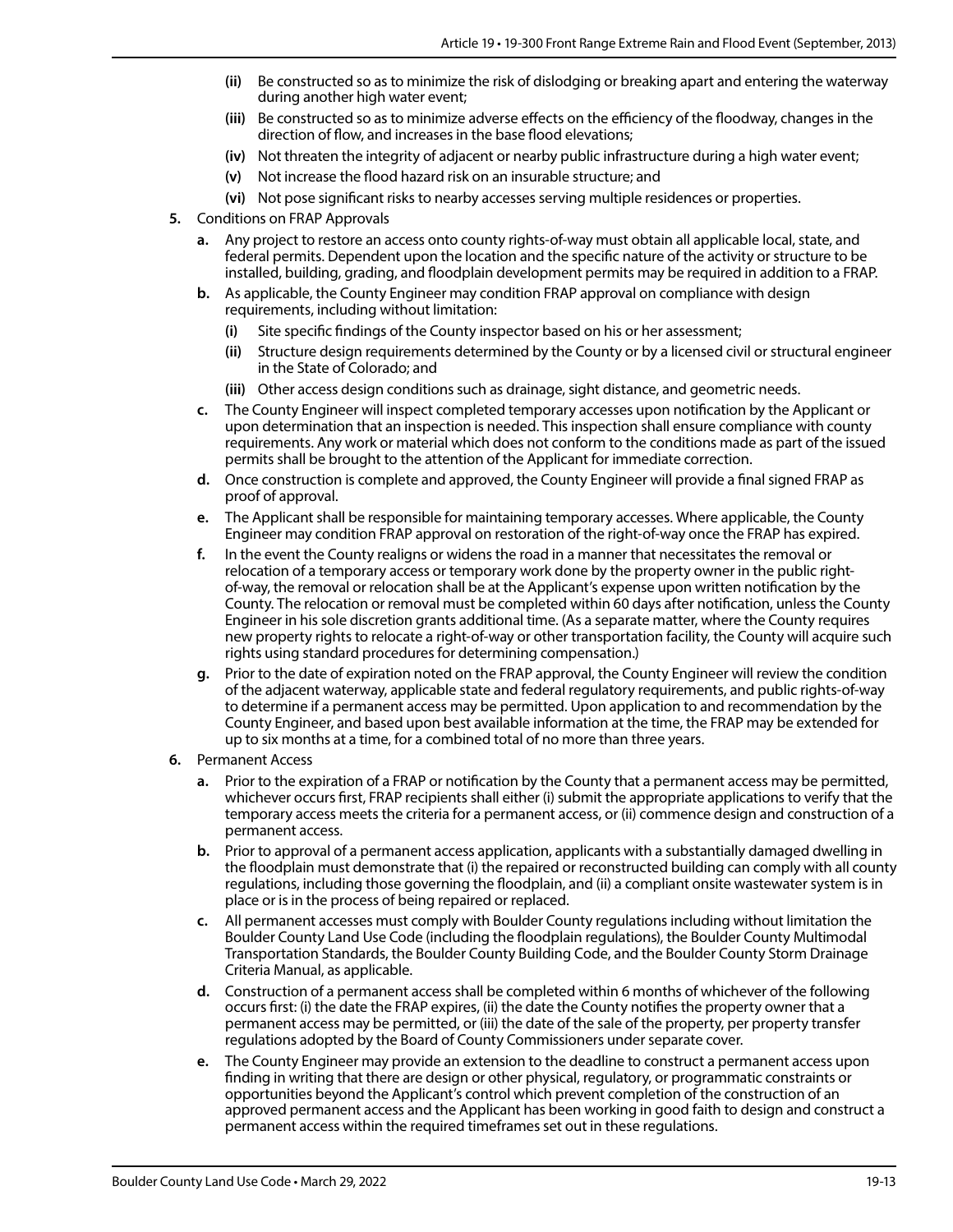- **7.** Removal of Unsafe Culverts and Structures
	- **a.** Where the Extreme Rain and Flood Event damaged a property access point, the property owner must undertake one of the following actions:
		- **(i)** Make permanent repairs to the access by obtaining all required permits
		- **(ii)** Make temporary repairs to the access by obtaining a FRAP and, as soon as possible thereafter, make permanent repairs by obtaining all required permits
		- **(iii)** Safely deconstruct the access point and remove all materials and debris from the floodplain, creek channel, and public right-of-way, as applicable.
	- **b.** Temporary culverts and structures must be removed at the property owner's expense within 14 days after written notification by the County that the culvert or structure poses a risk to public health and safety. Removal or replacement shall be required if, in the judgment of the County Engineer, the culvert or structure:
		- **(i)** Does not comply with the Culvert and Structure Design requirements identified in the FRAP Review Criteria above;
		- **(ii)** Is currently an obstruction in the waterway as determined by the County Engineer or the Office of Emergency Management;
		- **(iii)** Is constructed so as to be at risk of dislodging or breaking apart and entering the waterway during another high water event;
		- **(iv)** Is severely undersized;
		- **(v)** Threatens the integrity of adjacent or nearby public infrastructure during a high water event;
		- **(vi)** Increases the flood hazard risk on an insurable structure;
		- **(vii)** Creates a risk to nearby accesses serving multiple residences or properties; or
		- **(viii)** Presents additional risks or hazards not specified here in the professional judgment of the County Engineer, including situations where the County has previously issued a FRAP, and the County Engineer has received new information indicating the structure is a risk to public health and safety.
	- **c.** Any culvert or structure damaged in Extreme Rain and Flood Event and subsequently deemed a risk to public health and safety by the County Engineer and not timely abated by the property owner is subject to enforcement under the Multimodal Transportation Standards or the Land Use Code, as appropriate.
- **E.** Applicability of Other Regulations; Enforcement
	- **1.** Except as amended in this Article 19-300, all other applicable provisions of the Land Use Code and related County land development, access, Multimodal Transportation, and Public Health regulations shall be in full force and effect as stated therein. Of note, while this Article 19-300 amends Subsections a. and c. of Section 4-802.B.3., it does not amend Subsection 4-802.B.3.b. regarding the exemption from Site Plan Review for replacement of bridges, box culverts, low-water crossings to other structures spanning a creek or other drainage within a mapped floodplain, which remains in effect as provided therein. In the event of a conflict between this Article 19-300 and any other code provision, this Article shall control, unless the Director determines otherwise in order to better serve the purposes of this Article 19-300.
	- **2.** Where the BOCC has provided specific approval of emergency response actions by the Director, the County Engineer/Public Works Department Director, or other County department heads, related to the need for immediate permitting of repairs to structures, access, and property damaged or destroyed by the 2013 Extreme Rain and Flood Event (including without limitation BOCC Declaration of Local Disaster Emergency Extension #1 adopted September 19, 2013, Extension #2 adopted September 24, 2013, and Extension #3 adopted October 1, 2013, and any further extensions thereof), those department heads, in their sound discretion, may continue, modify, or terminate those permitting practices as reasonably necessary to administratively handle the ongoing effects of the disaster recovery effort. Adoption of this Article 19-300 shall, however, immediately terminate the temporary cessation on the issuance of County building permits and floodplain development permits authorized in Paragraph 1 of the BOCC's Declaration of Local Disaster Emergency Extension #3 (October 1, 2013).
	- **3.** The County may enforce this Article 19-300 through the provisions of Section 17-300 of this Code. Nothing in this Article shall limit the County's existing enforcement authority under Articles 14 or 17 of this Code, the Building Code, or other applicable law.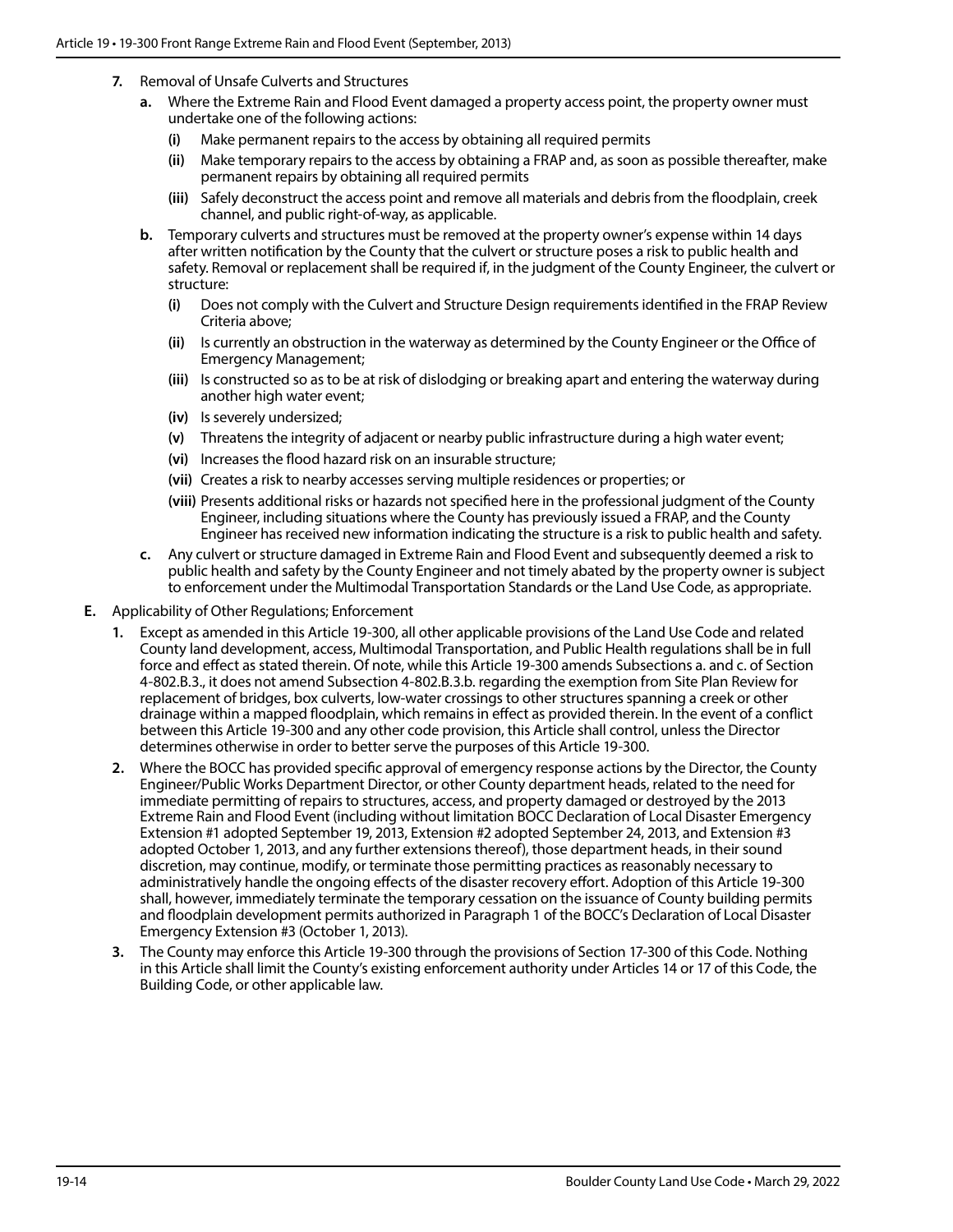#### **19-400 Cal-Wood Fire (October, 2020)**

On October 17, 2020, Boulder County declared a local disaster emergency pursuant to § 24-33.5-709, C.R.S., as amended, in response to the Cal-Wood Fire (the "Fire"), which caused severe damage and loss of property in Boulder County, in particular to the Mountain Ridge and Foothills Ranch subdivisions west of Foothills Highway. The provisions in this Article pertain to structures damaged or destroyed and land restoration efforts from the Cal-Wood Fire with particular emphasis in the Mountain Ridge and Foothills Ranch subdivisions.

- **A.** Structure Deconstruction/Demolition Permitting
	- **1.** A deconstruction/demolition permit for the removal of damaged or destroyed structures must be obtained from the Building Division when at least one non-foundation wall of over six feet in height remains after the Fire. The deconstruction recycling requirements of the Building Code Section commonly known as "Boulder County BuildSmart" shall not apply to deconstruction permits. However, owners are encouraged to recycle building materials and contents where safe and practicable.
		- **a.** Foundations may remain in place for one year after initial deconstruction of the standing walls (or 18 months from the date of the Fire) provided that the property owner installs safety fencing around the perimeter of the foundation and places mulch in disturbed areas sufficient to control erosion.
		- **b.** The property owner must obtain a deconstruction permit for and remove the foundation and restore the foundation area within one year after initial deconstruction. The Director may approve extensions of this one-year period if the property owner demonstrates sufficient progress towards rebuilding.
	- **2.** Other applicable permitting requirements, including but not limited to permits related to asbestos removal administered by the Colorado Department of Public Health and Environment, may be required in addition to a deconstruction permit from the Building Division.
- **B.** Qualifications for Eligible Structures
	- **1.** An eligible structure is exempt from Land Use Code site plan review approval (Article 4-800), special use review approval (Article 4-600), and compliance with residential floor area Development Credit acquisition requirements (Article 4-1300). As required by the Building Code, a structure requires building permit. The following structures are eligible structures:
		- **a.** A legally existing structure damaged or destroyed by the Fire. Legally existing structures include structures erected according to a valid County building permit.
		- **b.** Accessory structures proposed as part of the rebuilding and reestablishment of a principal residential use damaged or destroyed by the Fire.
		- **c.** A ground-mounted Accessory Solar Energy System that otherwise requires a site plan review waiver under this Code associated with principal structure damaged by the Fire, provided the Director determines that the proposed location of the system is will not have a significant adverse visual impact on neighboring private and public property.
- **C.** Access Requirements to Construct Eligible Structures
	- **1.** Prior to issuance of a building permit to construct an eligible structure, demonstration of legal access to the structure is not required. However, applicants must make improvements to bring existing accesses into compliance with the Boulder County Multimodal Transportation Standards to the greatest extent possible. Relocation of an access may occur provided the new access point is in compliance with the Boulder County Multimodal Transportation Standards and if a site-specific geologic hazard investigation performed by an appropriate licensed professional sufficiently demonstrates that the existing geologic hazards have been mitigated.
	- **2.** Safety improvements to shared subdivision roads may be required subject to evaluation of the roads by the County Engineer and in consultation with the Homeowners Associations and Fire District.
- **D.** Timeframe for Eligible Structures
	- **1.** A property owner must submit a building permit to build an eligible structure to the Community Planning & Permitting Department by February 25, 2023. The Director may extend this period for up to one additional year for good cause shown.
	- **2.** Work under a valid building permit may continue within the timelines provided for under the Boulder County Building Code.
- **E.** Standards and Requirements for Eligible Structures

Before issuance of building permit for an eligible structure, the Director must determine the eligible structure meets the following conditions and requirements:

- **1.** The Residential Floor Area of eligible structure(s) must not exceed the lesser of either the Neighborhood Size Presumption (7,556 sq. ft in Mountain Ridge, and 7,911 in Foothills Ranch), or 1,000 square feet above the size of the original damaged or destroyed structure;
- **2.** Changes from the original structure, including changes to the roofline, orientation, the reduction in the number of stories, and other modifications, may be permitted when rebuilding a destroyed structure.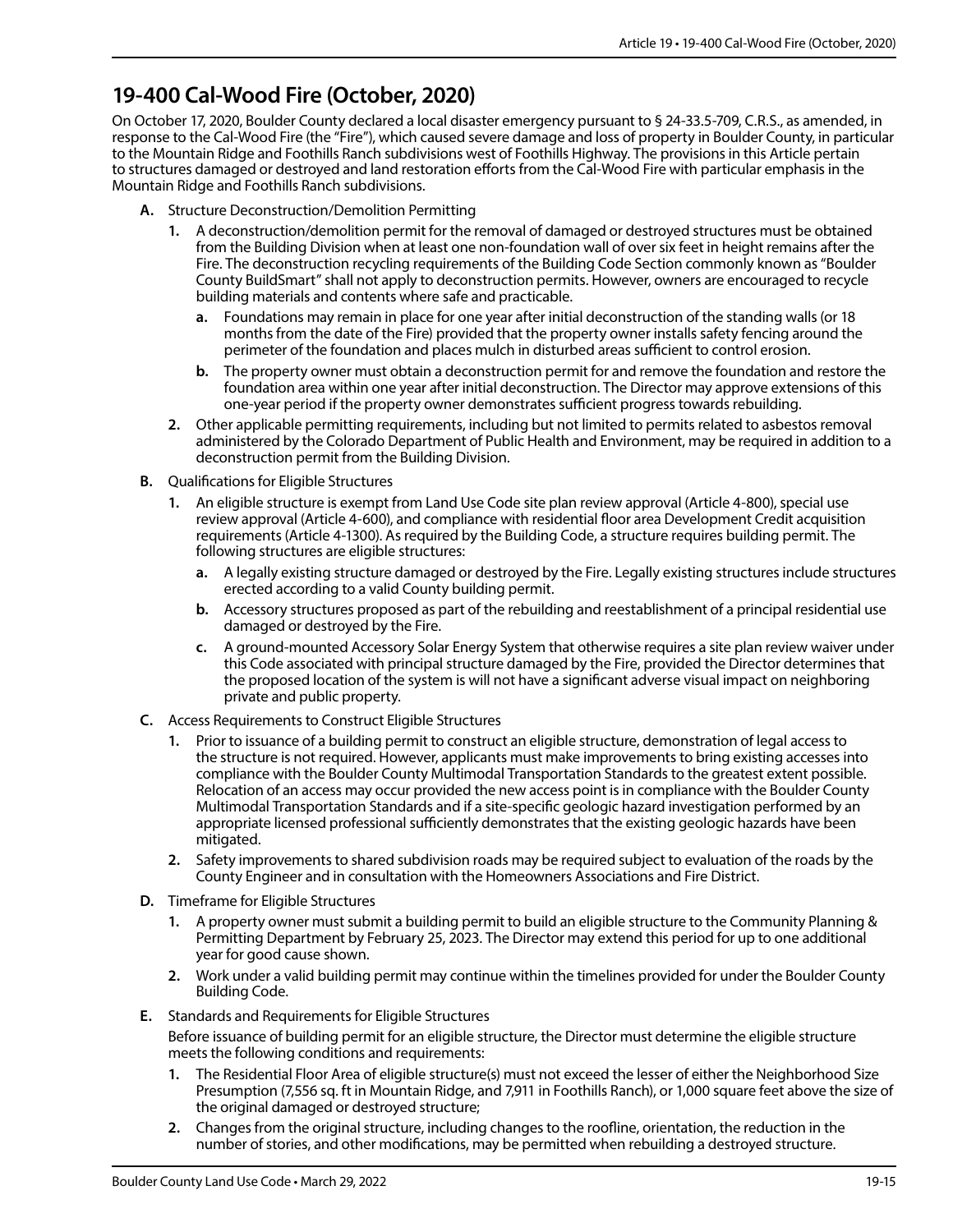- **a.** Due to the visible nature of the area and the increased visibility of the area following the Fire, the visual impacts of development must be mitigated. Mitigation of visual impacts may be achieved through the following measures, but other means may also be considered on a site-by-site basis:
	- **(i)** The use of non-reflective natural exterior materials in medium to dark earth tone colors to blend with the environment. Property owners must submit exterior color and material samples for review and approval by Community Planning & Permitting.
	- **(ii)** The careful placement of windows and glazing and use of appropriate types of glass, i.e., nonreflective glass, to reduce reflectivity of the structure and nighttime glow from interior lights in order to protect views from public lands and rights-of-way.
	- **(iii)** Exterior Lighting generally should be limited to one light per exterior entrance however, additional lighting may be considered if there is a demonstrated need. Fixtures must be fully shielded and downlit and the property owner must submit an exterior lighting plan that includes locations of exterior fixtures and cut sheets for fixtures for review and approval by Community Planning and Permitting.
	- **(iv)** Existing topography may be used to minimize visual impacts, with structures following the contours, minimizing height and utilizing rooflines that step down the slope.
	- **(v)** In the Mountain Ridge subdivision, per the subdivision approval, structures on Lots 13, 14, 15, 17 and 18 are required to be no more than one story at the high side, following the slope with roof lines.
- **3.** The County Planning and Permitting Department must determine that the proposal for an eligible structure sufficiently mitigates the risk of debris flow, rockslide, and mudslide. An appropriate licensed professional must evaluate the site conditions and analyze the risks of an such an event. As part of the building permit application the property owner must provide a report that evaluates these hazards and provides mitigation recommendations. The report must be approved by Community Planning and Permitting and the hazard mitigation recommendations of the report shall be incorporated into the building permit.
- **4.** The building permit application for the rebuilding of any eligible structure must include a soils and foundation investigation performed by an appropriate licensed professional. The report must be approved by Community Planning and Permitting.
- **5.** Rebuilding must occur in the same location as the original structure and within the previously existing foundation footprint to the extent possible. Community Planning and Permitting may permit expansion beyond the previous footprint if a site-specific geologic hazard investigation performed by an appropriate licensed professional sufficiently demonstrates that the existing geologic hazard has been mitigated. The property owner must provide such an investigation report as part of the building permit application, and, if approved by Community Planning and Permitting, all recommendations of the report shall be incorporated into the building permit.
- **6.** Redevelopment must mitigate the risk of wildfire both to the subject property and to neighboring properties in the surrounding area. All redevelopment requires a Wildfire Partners Certificate to complete the defensible space requirements of the Building Code.
- **7.** Revegetation and erosion control on the property must occur in conjunction with reconstruction. The property owner must include a revegetation and erosion control plan with the building permit application for review and approval by Community Planning and Permitting. The full installation of the approved plans must be inspected and approved prior to issuance of a certificate of occupancy for the residence.
- **F.** Appeals related to Eligible Structures
	- **1.** If the Director finds that the building permit application cannot comply with the applicable standards or requirements, the Director shall deny the application. The Director also may deny an application, or in the Director's discretion delay a decision on the application for further information, if the Director finds that insufficient information has been presented to allow a reasonable evaluation of the hazards associated with the proposed development, or to determine the of effectiveness hazard mitigation measures, or to evaluate compliance with other requirements set forth in this Section.
	- **2.** While the Director is not required to make a decision on a building permit application within a specified time, and may delay a decision on a reasonable basis as provided herein, the Director shall make a good-faith effort to process requests as soon as practicable after a complete application has been submitted.
	- **3.** The applicant may appeal the Director's final decision on a building permit application using the same process as set forth in Article 4-808 for appeals of Site Plan Review decisions.
- **G.** Compliance with Other County Permitting Requirements
	- **1.** Any other County permitting requirement or related provision not specifically addressed in this Article 19- 400, shall be presumed to apply, unless the Director determines that strict application is contrary to the intent and purposes of this Article. The Director may grant appropriate relief from the strict application, subject to reasonable mitigating measures.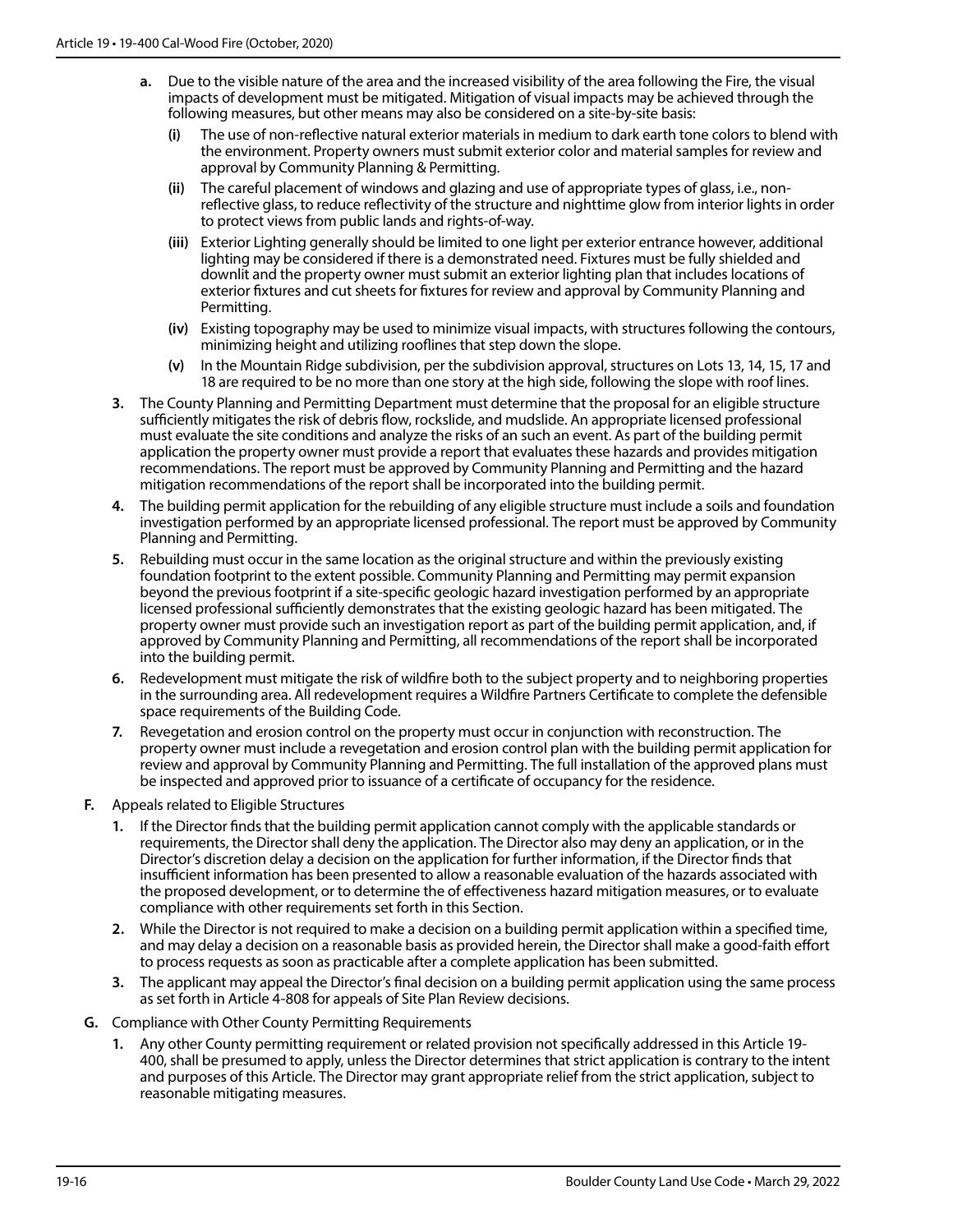- **2.** Existing OWS systems may be used if they were not damaged in the Fire and if the restored residence or structure does not contain more bedrooms than preexisted the Fire. Owners should contact Boulder County Public Health for details on applicable OWS requirements. The building permit and any required OWS permit or approval may be reviewed concurrently.
- **3.** In the event of a conflict between this Article 19-400 and any other code provision, this Article shall apply.
- **H.** Enforcement

The County may enforce this Article 19-400 through the provisions of Section 17-300 of this Code. Nothing in this Article shall limit the County's existing enforcement authority under Articles 14 or 17 of this Code, the Building Code, or other applicable law.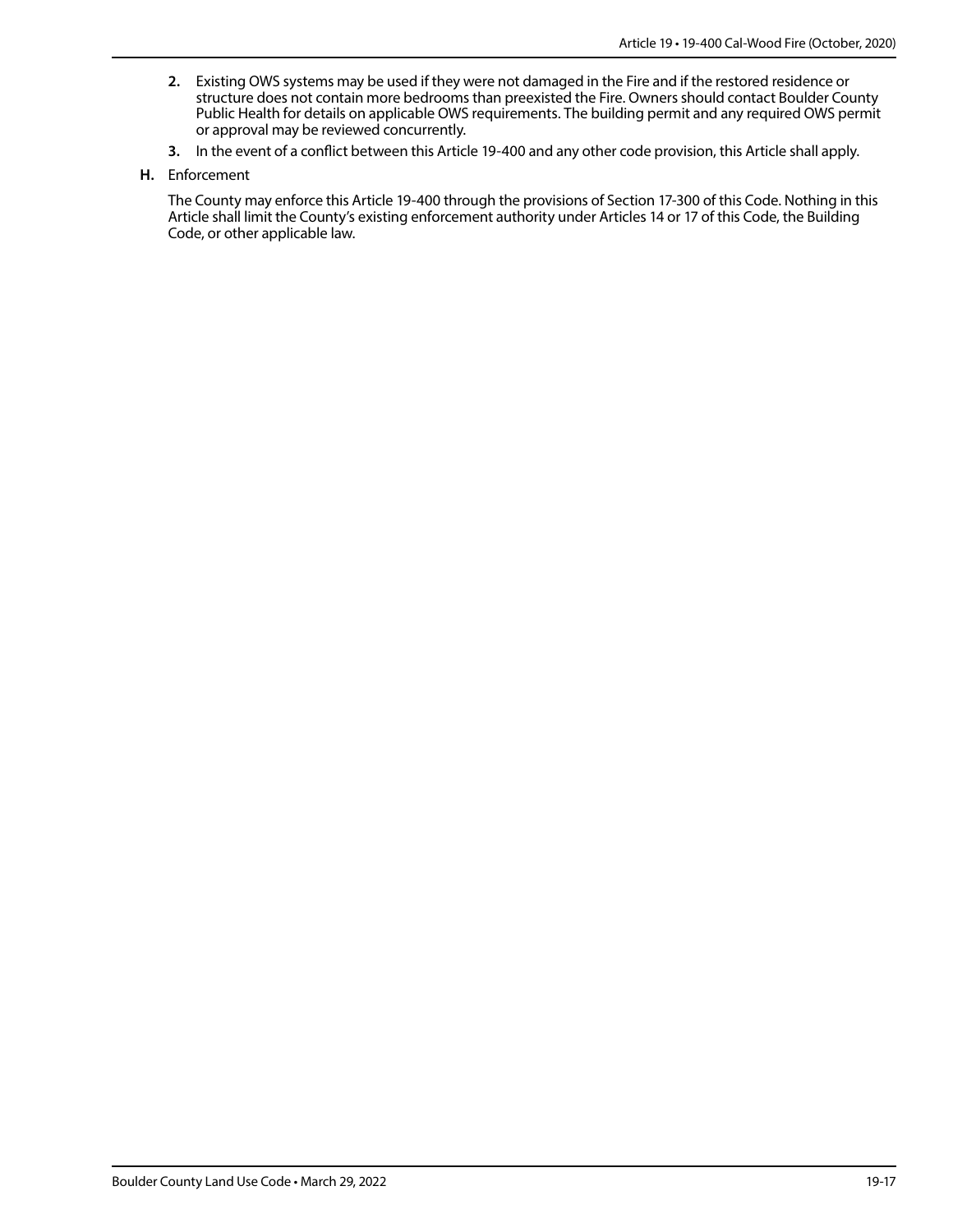#### **19-500 Marshall Fire (December, 2021)**

On December 30, 2021 Boulder County and the communities of Louisville and Superior experienced a tragic disaster from high winds and wildfire. Boulder County declared a local disaster emergency pursuant to § 24-33.5-709, C.R.S., as amended, in response to the Marshall Fire (the "Fire"), which caused severe damage and loss of life and property in Boulder County.

The following code provisions provide for an efficient rebuilding and recovery process. These regulations provide flexibility by extending time frames for rebuilding following the Fire. The regulations also allow flexibility in structures' location, size, and height while considering potential impacts on neighbors and the environment. In addition, the requirements set forth in these code amendments reduce risk from future wildland and urban fires to help build a more resilient community.

The provisions in this Article pertain to structures destroyed or damaged by the Marshall Fire and wind event and any necessary land restoration efforts resulting from the Fire.

- **A.** Structure Deconstruction/Site Clean Up
	- **1.** A Deconstruction/Site Clean-Up Permit is required for each property where a structure(s) was destroyed by the fire. This permit is required to be closed out prior to issuance of a building permit for new construction, eligible structures, and temporary structures.
		- **a.** The deconstruction recycling requirements of the Boulder County Building Code, commonly known as "Boulder County BuildSmart," shall not apply to the Deconstruction/Site Clean-Up Permit.
		- **b.** A Deconstruction/Site Clean-Up Permit must be applied for by June 30, 2022 unless an extension is granted by the Director for good cause. Extensions shall not be longer than 30 days.
		- **c.** Deconstruction/Site Clean-Up Permits must be closed out by September 30, 2022 unless an extension is granted by the Director for good cause. Extensions shall not be longer than 30 days.
		- **d.** Site condition requirements include:
			- **(i)** IF REBUILDING IMMEDIATELY: If a property owner intends to build on the property within 180 days of the Deconstruction/Site Clean-Up Permit final inspection date, a temporary construction fence shall be installed around the perimeter of the disturbed area and erosion and sediment control measures must be in place until construction begins.
				- **(A)** If a complete building permit application for a new structure(s) has not been submitted within 180 days of the deconstruction/site clean-up final inspection and close-out date, the Not Rebuilding Immediately requirements below must be implemented.
					- **(1)** A one-time extension of the 180-day timeframe allowing a property owner to maintain temporary construction fencing and erosion and sediment control measures (versus regrading and stabilizing the site) following clean-up completion may be granted for good cause by the Director for up to 90 days.
			- **(ii)** IF NOT REBUILDING IMMEDIATELY: If a complete building permit application for a new structure(s) will not be submitted within 180 days of the deconstruction/close-out permit final inspection date, any excavated area(s) must be backfilled and the site returned to its natural grade, areas of disturbed soil must be seeded and stabilized, and erosion and sediment control must be in place until vegetation is at least 70% established.
				- **(A)** Other requirements, including but not limited to permits related to hazardous material removal and water quality administered by the Colorado Department of Public Health and Environment, may be required.
- **B.** Temporary Structures on Fire-Affected Properties
	- **1.** Temporary structures require a building permit and shall comply with zoning setback requirements, unless the Director determines that existing site conditions make such location impractical or unnecessary.
	- **2.** Temporary Housing Units
		- **a.** Temporary housing is intended to house those whose residence was destroyed by the Fire on a short-term basis while preparing for or rebuilding the new residence. Temporary housing units shall only be occupied by the property owner and the owner's family.
		- **b.** Only one temporary housing unit shall be permitted per property, unless the owner can demonstrate that an additional unit is necessary.
		- **c.** The final status (i.e. removal, decommissioning, etc.) of the structure used for temporary housing must be approved prior to the issuance of the building permit for the temporary housing unit and the structure must be removed or converted to the approved final condition upon final inspection of the permanent dwelling unit.
			- **(i)** Structures that remain on site will count towards the total Residential Floor Area on the property.
			- **(ii)** Only one permanent dwelling unit is allowed to remain on the property unless an accessory dwelling unit is approved. If the property was Nonconforming because of multiple permanent dwellings, it may be rebuilt to the same level of Nonconformity.
			- **(iii)** Once a building permit to rebuild a permanent dwelling unit has been issued, the temporary housing unit may remain while a valid County building permit for work on the permanent dwelling unit is in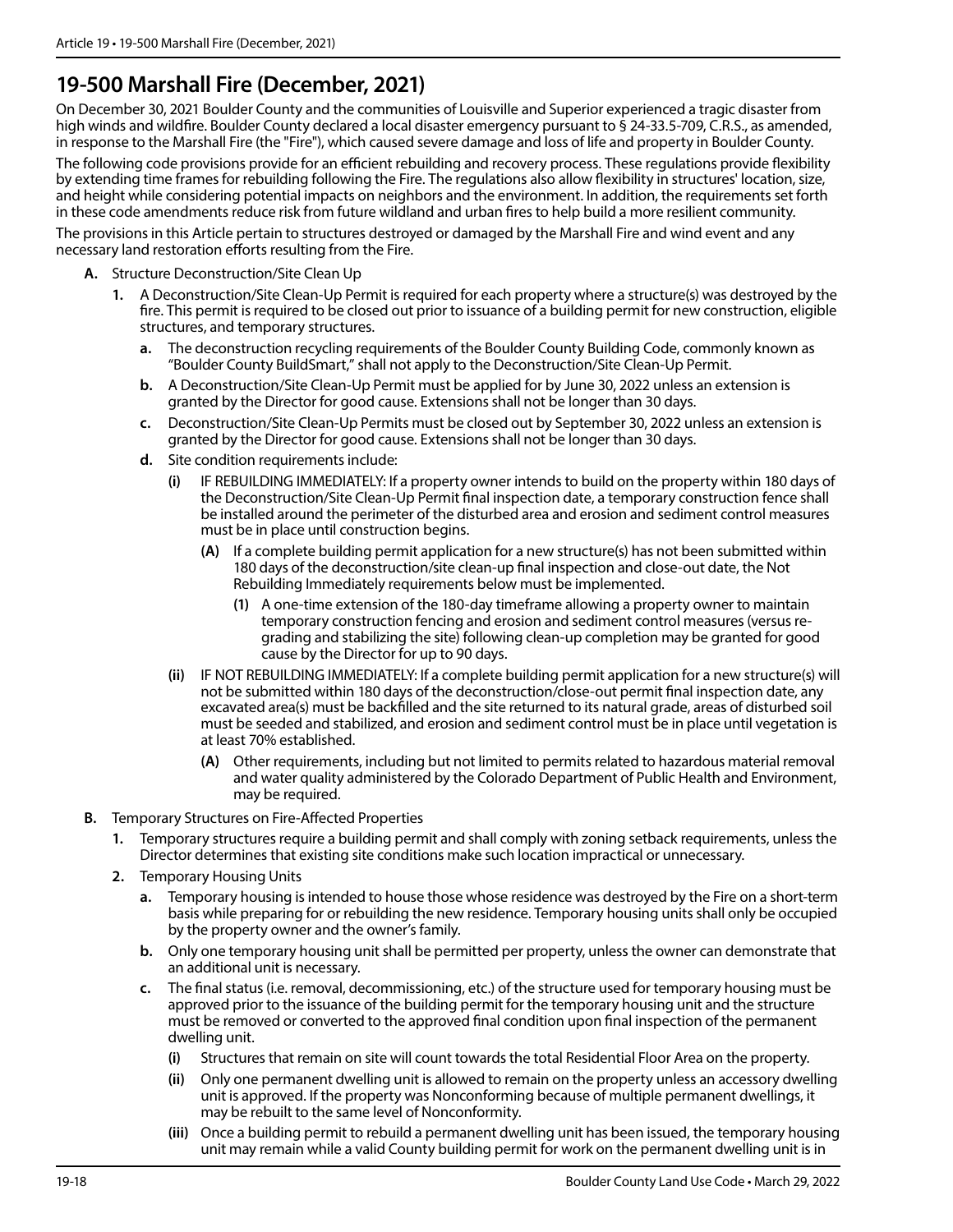effect. Within two weeks of County issuance of a certificate of occupancy for the permanent dwelling unit, the temporary housing unit must either be removed from the property along with the site of its location being fully restored, or must be converted to a legal, permanent accessory structure.

- **d.** The use of a Recreational Vehicle (RV) or other temporary dwelling on a chassis with wheels is allowed provided:
	- **(i)** Electrical service is provided and a building permit for Temporary Electrical service is issued;
	- **(ii)** An on-site connection to the potable water supply is provided;
	- **(iii)** A method for the safe disposal of effluent is approved of by Boulder County Public Health;
	- **(iv)** The use of an RV or other temporary dwelling on a chassis with wheels as a temporary housing unit shall be limited to two years from adoption of this amendment. This timeframe may be extended by the Director for up to 180 days if a building permit application for a permanent dwelling unit has been issued; and
	- **(v)** Recreational Vehicles or other temporary dwellings on a chassis with wheels must be safe for temporary occupancy. They must be licensed and operable, installed according to manufacturer's specifications and adhere to applicable County safety requirements such as being properly secured/ tied down.
- **3.** Temporary Accessory Structures
	- **a.** A temporary accessory structure may be located on an affected property to assist with rebuilding on, or cleanup of, the property, provided a building permit is issued for the structure if required.
	- **b.** Temporary accessory structures may not exceed 500 sq. ft.
	- **c.** Temporary accessory structures are allowed for up to 5 years from the adoption of this Code or must otherwise be permitted as a permanent structure. Structures that remain on site will count towards the total Residential Floor Area on the property.
- **C.** Fire-Damaged/Destroyed Structures Eligible for Expedited Rebuilding
	- **1.** Any legal structure(s) or Floor Area (residential or non-residential) that was damaged or destroyed by the Fire, may be rebuilt or repaired if approved through the process set forth below. Construction within the defined parameters is exempt from Land Use Code site plan review approval (Article 4-800) and special use review approval (Article 4-600). Development Credit acquisition exemptions and requirements (Article 4-1300) apply.
	- **2.** Eligible Structures and Legally Existing Floor Area include:
		- **a.** Structures and Floor Area erected according to a valid County building permit.
		- **b.** Structures and Floor Area erected without a valid County building permit, if the owner can demonstrate that the structure or Floor Area preexisted the effective date of building permit requirements in the County (January 27, 1966 for Subdivided Land, and December 22, 1975 for Unsubdivided Land), or was exempt from applicable building permit requirements. This information can be obtained through County Assessor's records, photographs, maps, and surveys, property damage assessment or other documentation deemed acceptable by the Director.
		- **c.** Nonconforming Structures and Structures containing Nonconforming uses. Nonconforming structures and uses are those that do not conform to the zoning district regulations (such as setbacks) in which the nonconforming structure or use is located as a result of the adoption or amendment of this Code.
		- **d.** Accessory structures, such as outbuildings, may be built prior to the construction of the anticipated principal use (i.e., the permanent dwelling unit).
		- **e.** A ground-mounted Accessory Solar Energy System that otherwise requires a site plan review waiver under this Code associated with an eligible structure, provided the Director determines that the proposed location of the system will not have a significant adverse visual impact on neighboring private and public property.
	- **3.** Proposed construction that is outside the scope of the defined parameters outlined in Section 19-500.F may be undertaken if approved under the applicable provisions of the other articles of this Code, such as Site Plan Review.
- **D.** Access Requirements to Construct Eligible Structures and Floor Area
	- **1.** If the previous access point is being reused, demonstration of legal access is not required. If the access point is being relocated, demonstration of legal access is required. Modifications to pre-existing driveways should meet Multimodal Transportation Standards.
- **E.** Timeframe for Eligible Structures (Including Nonconforming Structures and Structures Containing Nonconforming Uses)
	- **1.** A property owner must submit a complete building permit application to build an eligible structure or Floor Area to the Community Planning & Permitting Department within 5 years after the adoption of this Code. A one-time extension of up to one year may be granted by the Director if good cause is demonstrated.
	- **2.** Work under a valid building permit must continue within the timelines provided for under the Boulder County Building Code.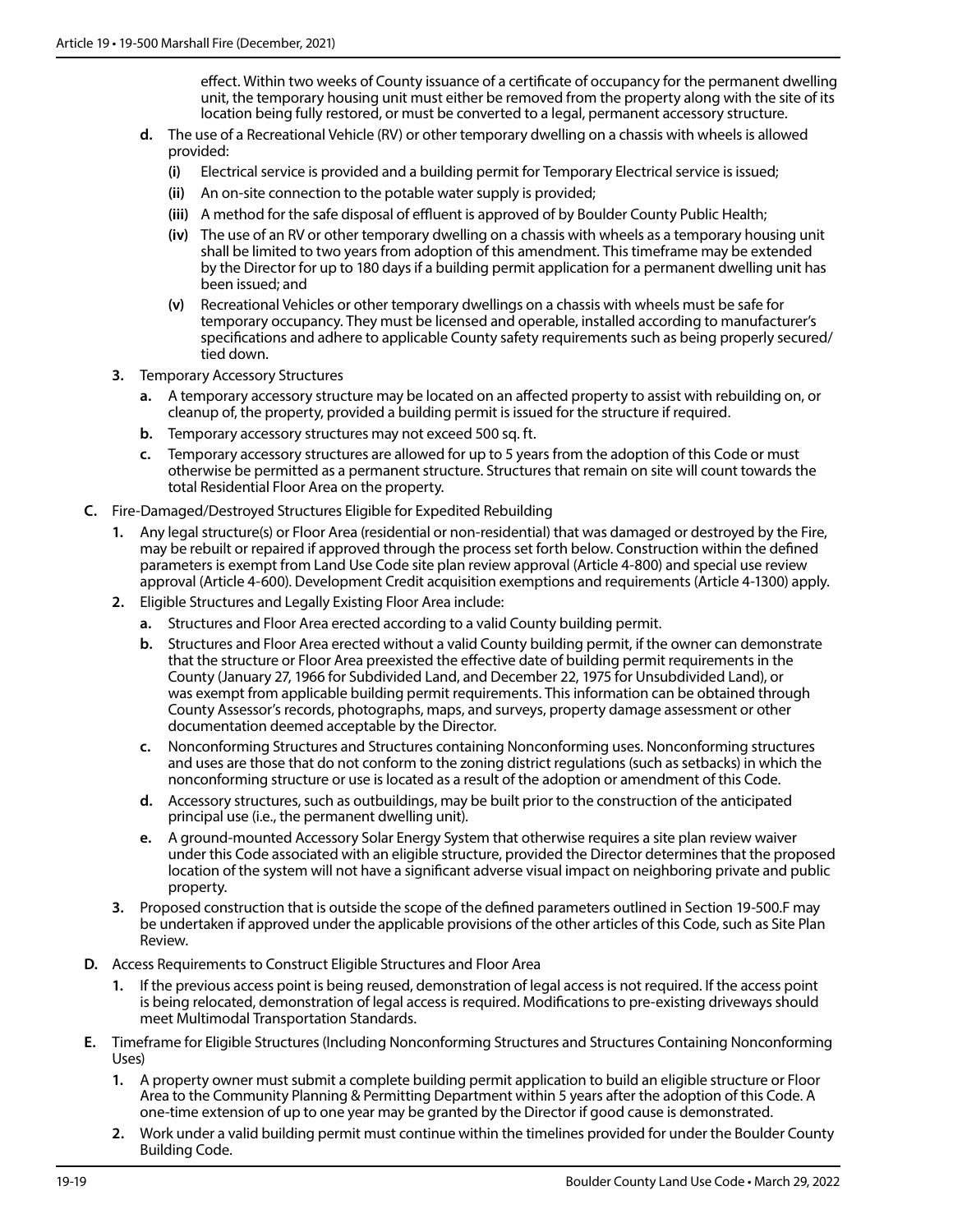- **F.** Allowances and Requirements for Eligible Structures and Floor Area
	- **1.** Eligible structure(s) may be issued a building permit upon the Director determining the following parameters are met:
		- **a.** Size. Floor Area may built in the following manner.
			- **(i)** Rebuild Legally Existing Floor Area
				- **(A)** Legally Existing Floor Area as of December 30, 2021 and Floor Area approved under a Site Plan Review may be built.
			- **(ii)** Increase in size
				- **(A)** An increase in Floor Area is permitted provided it does not exceed the lesser of either:
					- **(1)** the size presumed to be compatible with the defined neighborhood (125% median Residential Floor Area) on December 30, 2021, or
					- **(2)** an additional 1,000 square feet (including both residential and non-residential Floor Area).
			- **(iii)** When new construction results in Residential Floor Area over 6,000 square feet and exceeds the Residential Floor Area that legally existed on the property as of December 30, 2021, Development Credits must be purchased for any Residential Floor Area that exceeds what was legally existing as of December 30, 2021, pursuant to Article 4-1300 of this Code.
		- **b.** Location. Structures must be located in the same general location as the previously existing structure.
			- **(i)** Reuse of the footprint (area of the foundation of the previously existing structure) is required. Structures with a footprint of less than 1,500 sq. ft. shall reuse at least 30% of the footprint, structures with a footprint of 1,500 to 2,500 sq. ft. shall reuse at least 40% of the footprint and structures with a footprint over 2,500 sq. ft. shall reuse at least 50% of the footprint.
				- **(A)** A location change that does not fall within these parameters may be reviewed through the Site Plan Review Waiver process for the limited purpose of evaluating the location shift and its impacts. The Director's written determination under this limited Site Plan Review Waiver process may be directly appealed to the Board of County Commissioners.
			- **(ii)** Nonconforming Structures and Structures containing Nonconforming Uses may be permitted to relocate to a larger degree when the relocation will result in a higher degree of conformity. Setbacks for Nonconforming Structures and Structures containing Nonconforming Uses from an irrigation ditch shall be 20 feet from the centerline of the ditch, provided the development does not conflict with the easement(s) for the ditch.
			- **(iii)** Floor Area that was distributed amongst multiple structures may be redistributed so long as redistributed Floor Area does not change use classification.
		- **c.** Height. Allowable increases in height include:
			- **(i)** On an eligible structure that was previously one story, the height of the replacement structure may be increased up to a maximum total height of 20 feet from existing grade.
			- **(ii)** Height may also be increased up to the maximum height allowable in the zoning district if the new second level on a structure that was previously one-story does not exceed 800 sq. ft., or if a previously-existing second story is expanded by a maximum of 500 sq. ft.
			- **(iii)** Impacts on neighboring views should be considered, and the stories above (particularly if in a shifted footprint) shall be stepped back or broken up to mitigate the visual impacts from the massing.
		- **d.** Earthwork. Non-foundational earthwork of up to 500 cubic yards associated with modifications to the driveway or structure relocation is permitted.
		- **e.** Previous approvals. Rebuilding under this section shall remain subject to explicit limitations that were imposed on a property through a prior County land use approval or conservation easement.
	- **2.** Redevelopment must mitigate the risk of wildfire both to the subject property and neighboring properties in the surrounding area by incorporating the list of Boulder County Building Code wildfire provisions set forth in Appendix A. Appendix A is applicable until amendments to the Boulder County Building Code wildfire provisions become effective.
	- **3.** The property owner must submit a traffic management and construction staging plan to provide awareness related to construction activities in the neighborhood. The plan shall provide details of construction phasing, the location of a construction materials storage area, parking and loading areas, worksite access point, trash receptacles and dumpsters, construction trailer, construction fencing, and other details associated with the construction activities.
	- **4.** Revegetation and erosion control are required on the property. The property owner must include a revegetation and erosion control plan with the building permit application for review and approval by the Community Planning & Permitting Department. The full installation of the approved plan must be inspected and approved prior to issuance of a certificate of occupancy for the permanent dwelling unit.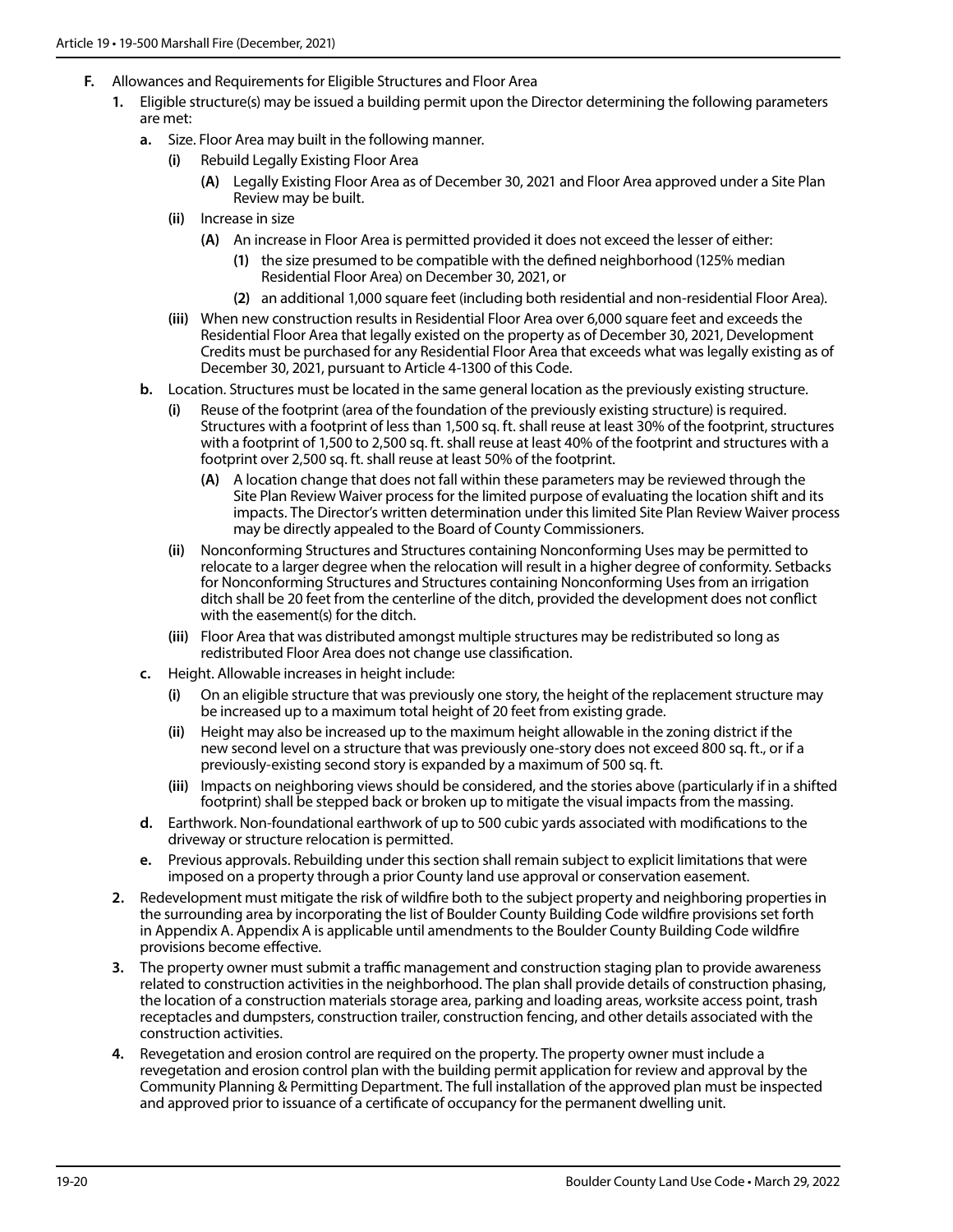- **5.** Nonconforming Structures and Structures Containing Nonconforming Uses. Alteration of Nonconforming Structures and Structures containing Nonconforming Uses are eligible for the allowances outlined in this Article provided the overall encroachment into the setbacks and/or height are not increased. Nonconforming Uses may be reestablished at the previous level of Nonconformity.
- **G.** Appeals related to Eligible Structures and Floor Area
	- **1.** If the Director finds that the building permit application does not comply with the applicable standards or requirements, the application cannot be processed through this expedited review process and may require the applicable review process (such as Site Plan Review or Special Use Review). The Director may delay a decision on any application, if the Director finds that insufficient information has been presented to evaluate compliance with the parameters and requirements set forth in this Section.
	- **2.** While the Director is not required to make a decision on a building permit application within a specified time and may delay a decision on a reasonable basis as provided herein, the Director shall make a good-faith effort to process requests as soon as practicable after a complete building permit application has been submitted.
	- **3.** The applicant may appeal the Director's final decision on a building permit application using the same process as set forth in Article 4-808 for appeals of Site Plan Review determinations.
- **H.** Compliance with Other County Permitting Requirements
	- **1.** Any other County permitting requirement or related provision not specifically addressed in Article 19-500, shall be presumed to apply, unless the Director determines that strict application is contrary to the intent and purposes of this Article. The Director may grant appropriate relief from the strict application, subject to reasonable mitigating measures.
	- **2.** In the event of a conflict between this Article 19-500 and any other code provision, this Article shall apply.
- **I.** Enforcement

The County may enforce Article 19-500 through the provisions set forth in Article 17-300 of this Code. Nothing in this Article shall limit the County's existing enforcement authority under Articles 14 or 17 of this Code, the Boulder County Building Code, or other applicable law.

#### **19-500 - Appendix A**

**R327.4 Restrictions in Wildfire Zone No. 2.** Buildings constructed in Wildfire Zone 2 shall comply with this section.

**R327.4.1 Roof covering**. Roof covering materials installed in Wildfire Zone 2 shall be listed Class A roof covering materials or be constructed as a Class A roof assembly. For roof coverings where the pro- file allows a space between the roof covering and roof decking, the space at the eave ends shall be fire stopped to preclude entry of flames or embers, or have one layer of 72-pound (32.4 kfg) mineral- surfaced, non-perforated cap sheet complying with ASTM D 3909 installed over the combustible decking.

**R327.4.1.1 Roof valleys**. When provided, valley flashings shall be not less than 0.019 inch (No. 26 galvanized sheet gage) corrosion-resistant metal installed over a minimum 36-inch-wide underlayment consisting of one layer of 72-pound mineral-surfaced, non-perforated cap sheet complying with ASTM D 3909 running the full length of the valley.

**R327.4.2 Gutters and downspouts**. Gutters, downspouts, and gutter covering devices shall be constructed of noncombustible material. Gutters shall be provided with an approved means to prevent the accumulation of leaves, pine needles and debris in the gutter.

Exception: Buildings meeting one of the exceptions to Section R401.3 of this code may be constructed without gutters and downspouts.

**R327.4.3 Spark arrestors**. Chimneys serving fire- places, barbecues, incinerators or decorative heating appliances in which solid or liquid fuel is used shall be protected with a spark arrester. Spark arresters shall be constructed of woven or welded wire screening of 12 USA standard gauge wire (0.1046 inch)(2.66 mm) having openings not exceeding 1/2 inch (12.7 mm). The net free area of the spark arrester shall not be less than four times the net free area of the outlet of the chimney.

**R327.4.4 Fences, retaining walls and similar appurtenances**. Fences, retaining walls or other appurtenances that connect to buildings must be constructed of noncombustible materials or ignition-resistant materials for a distance of 3 feet beyond the exterior walls.

**R327.4.5 Protection of eaves**. The leading edge of the roof at the fascia must be finished with a metal drip edge so that no wood sheathing is exposed.

Eaves, fascia, and soffits, covered decks or covered porch ceilings shall be protected on the enclosed underside by one of the following materials or methods:

- **1.** Noncombustible materials.
- **2.** Ignition-resistant materials.
- **3.** Materials approved for a minimum of 1-hour fire-resistance-rated construction.
- **4.** 2-inch-thick nominal dimension lumber.
- **5.** 1-inch-thick nominal fire-retardant-treated wood.
- **6.** ¾-inch-thick nominal fire retardant-treated plywood labeled for exterior use.